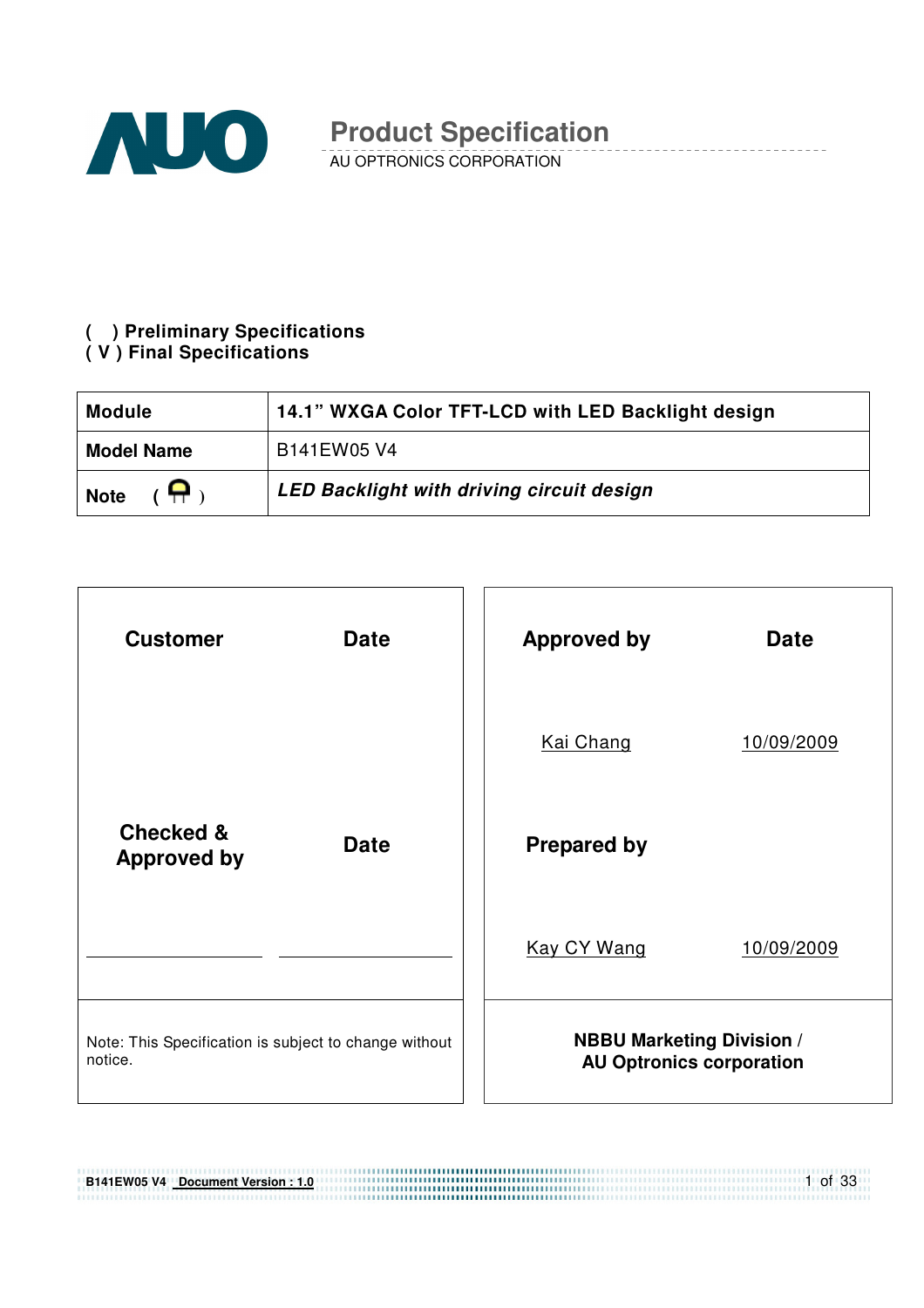

**Product Specification**<br>AU OPTRONICS CORPORATION

# **Contents**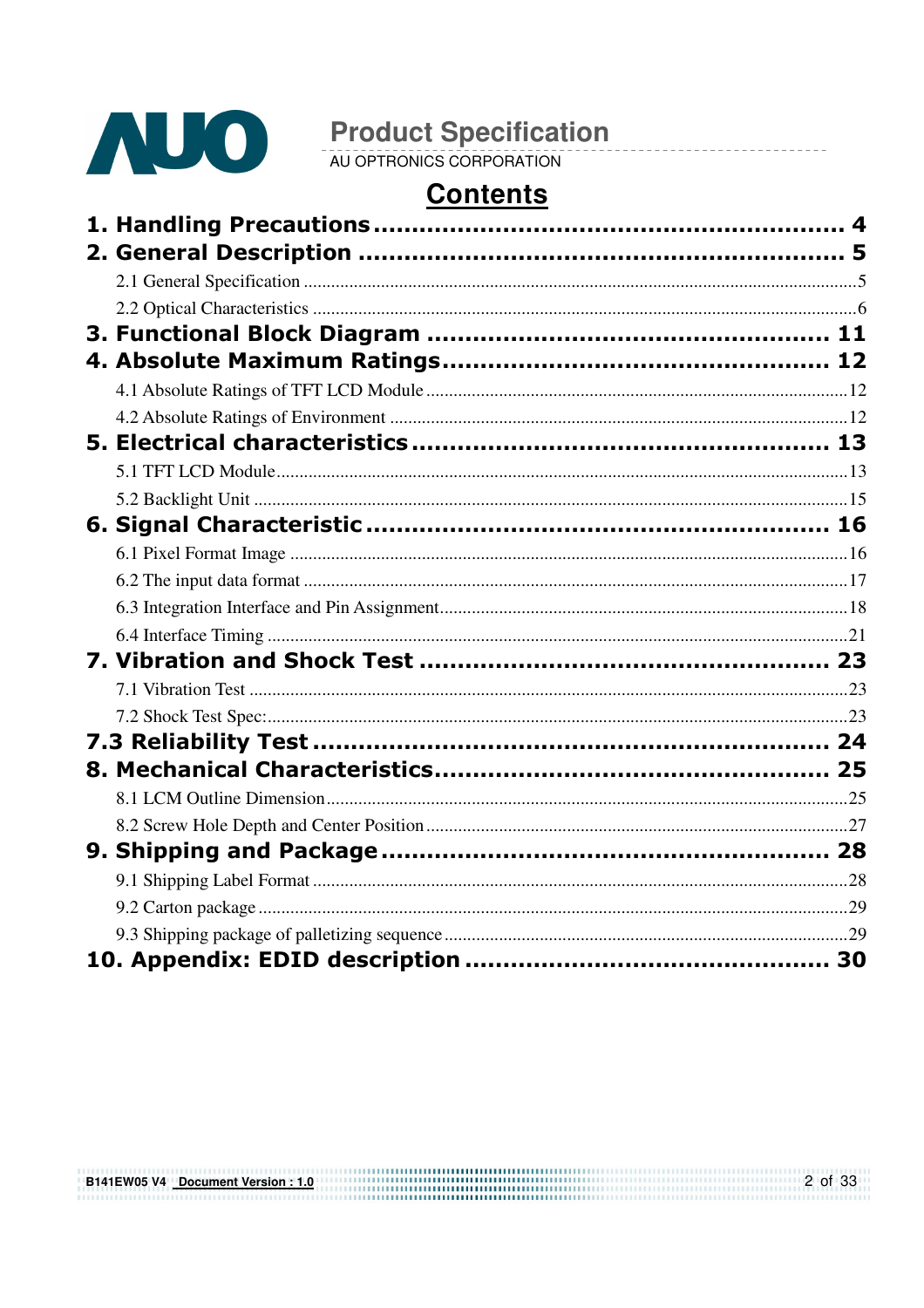

AU OPTRONICS CORPORATION

# **Record of Revision**

| 0.1 2009/02/14<br>All<br>0.2 2009/04/07 |         | <b>First Edition for Customer</b><br>Update the 2D drawings<br>Update the EDID |                                                |  |
|-----------------------------------------|---------|--------------------------------------------------------------------------------|------------------------------------------------|--|
|                                         |         |                                                                                |                                                |  |
|                                         |         |                                                                                |                                                |  |
| P.6<br>0.3 2009/05/23                   |         |                                                                                | <b>Update Color / Chromaticity Coodinates</b>  |  |
| P.11                                    |         |                                                                                | <b>Update Function Block</b>                   |  |
| P.13                                    |         |                                                                                | <b>Update Power Specification</b>              |  |
| P.15                                    |         |                                                                                | Update BLU LED/Power Characterestics           |  |
| P.18                                    |         |                                                                                | Update Connector type/Pin Assignment           |  |
| P.21                                    |         |                                                                                | Update Interface Timing                        |  |
| P.22                                    |         |                                                                                | Update Power ON/OFF Sequence                   |  |
| 0.4 2009/09/22<br>P.11                  |         | w/o EDID block                                                                 | Add EDID block                                 |  |
| P.15                                    |         | LED lifetime 10,000 hr                                                         | Update LED lifteim to 12,000 ht                |  |
|                                         |         | N/A                                                                            | Update the mini. value from 5% to 1%           |  |
| P.18                                    |         | <b>IPEX</b> or compatible                                                      | Update LVDS connector supplier info            |  |
| P.22                                    |         | <b>AUO Default</b>                                                             | Update Power on/off sequence (Lenovo)          |  |
| P.20                                    |         | Drawing w/o Gusket                                                             | Drawing w/ Gusket (WWAN solution)              |  |
| P.26                                    |         | Drawing w/o Gusket                                                             | Drawing w/ Gusket (WWAN solution)              |  |
|                                         | P.30-33 | EDID (69.95 Mhz)                                                               | EDID (68.8 Mhz) (WWAN solution)                |  |
| 1.0 2009/10/09<br>P.21                  |         | Regular Note for interface                                                     | Update the noticed of 40Hz effect              |  |
|                                         |         | timing                                                                         | Update on/off sequence (same as                |  |
| P.22                                    |         | Power on/off sequence<br>(Lenovo)                                              | $WXGA+$                                        |  |
| P.26                                    |         | Regular outline drawing                                                        | Update drawing (barcode location and<br>cover) |  |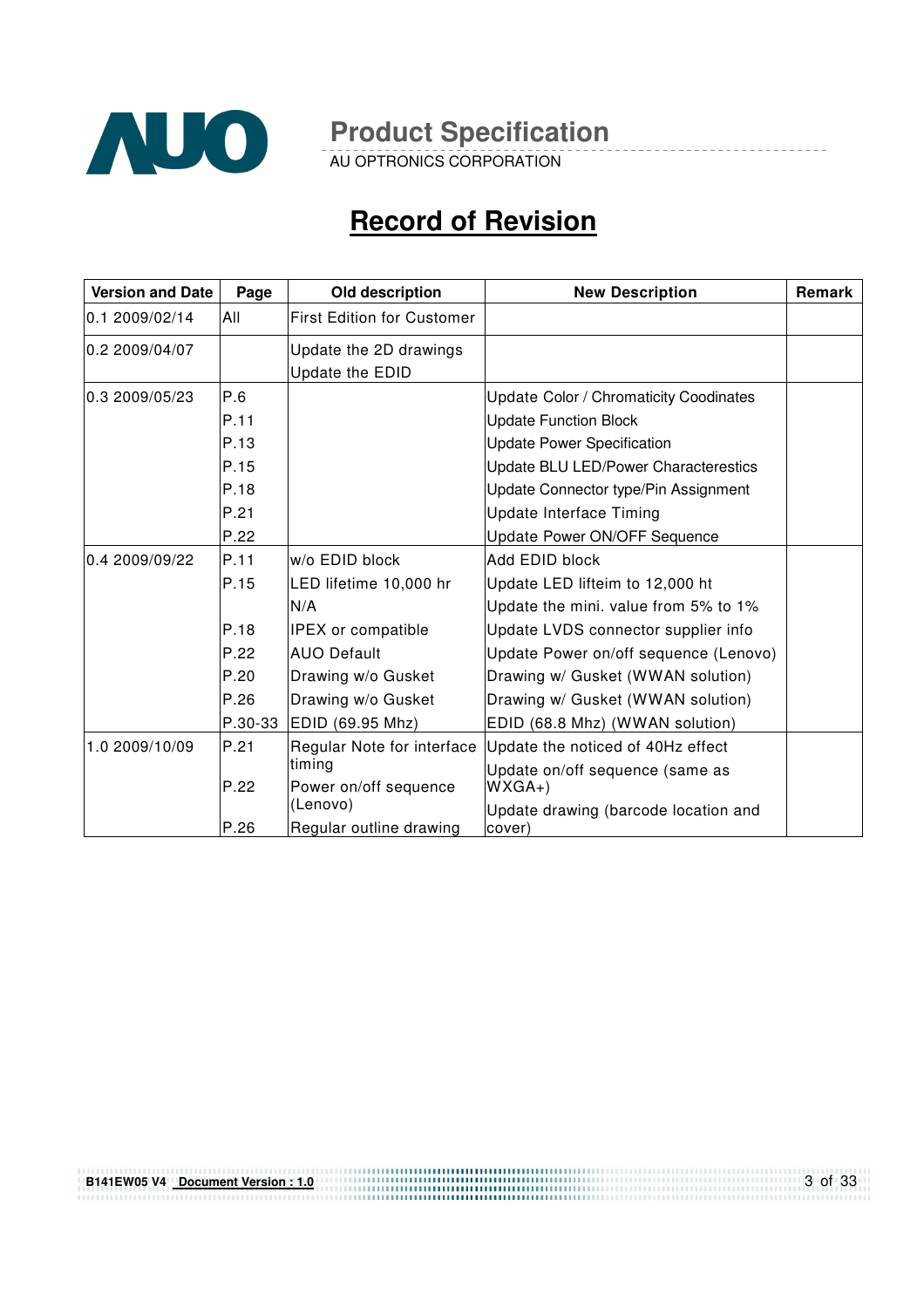

AU OPTRONICS CORPORATION

### **1. Handling Precautions**

- 1) Since front polarizer is easily damaged, pay attention not to scratch it.
- 2) Be sure to turn off power supply when inserting or disconnecting from input connector.
- 3) Wipe off water drop immediately. Long contact with water may cause discoloration or spots.
- 4) When the panel surface is soiled, wipe it with absorbent cotton or other soft cloth.
- 5) Since the panel is made of glass, it may break or crack if dropped or bumped on hard surface.
- 6) Since CMOS LSI is used in this module, take care of static electricity and insure human earth when handling.
- 7) Do not open nor modify the Module Assembly.
- 8) Do not press the reflector sheet at the back of the module to any directions.
- 9) At the insertion or removal of the Signal Interface Connector, be sure not to rotate nor tilt the Interface Connector of the TFT Module.
- 11) After installation of the TFT Module into an enclosure (Notebook PC Bezel, for example), do not twist nor bend the TFT Module even momentary. At designing the enclosure, it should be taken into consideration that no bending/twisting forces are applied to the TFT Module from outside. Otherwise the TFT Module may be damaged.
- 12) Small amount of materials having no flammability grade is used in the LCD module. The LCD module should be supplied by power complied with requirements of Limited Power Source (IEC60950 or UL1950), or be applied exemption.
- 13) Disconnecting power supply before handling LCD modules, it can prevent electric shock, DO NOT TOUCH the electrode parts, cables, connectors and LED circuit part of TFT module that a LED light bar build in as a light source of back light unit. High voltage is supplied to these parts when power turn on.

,,,,,,,,,,,,,,,,,,,,,,,,,,,,,,,,,,,,,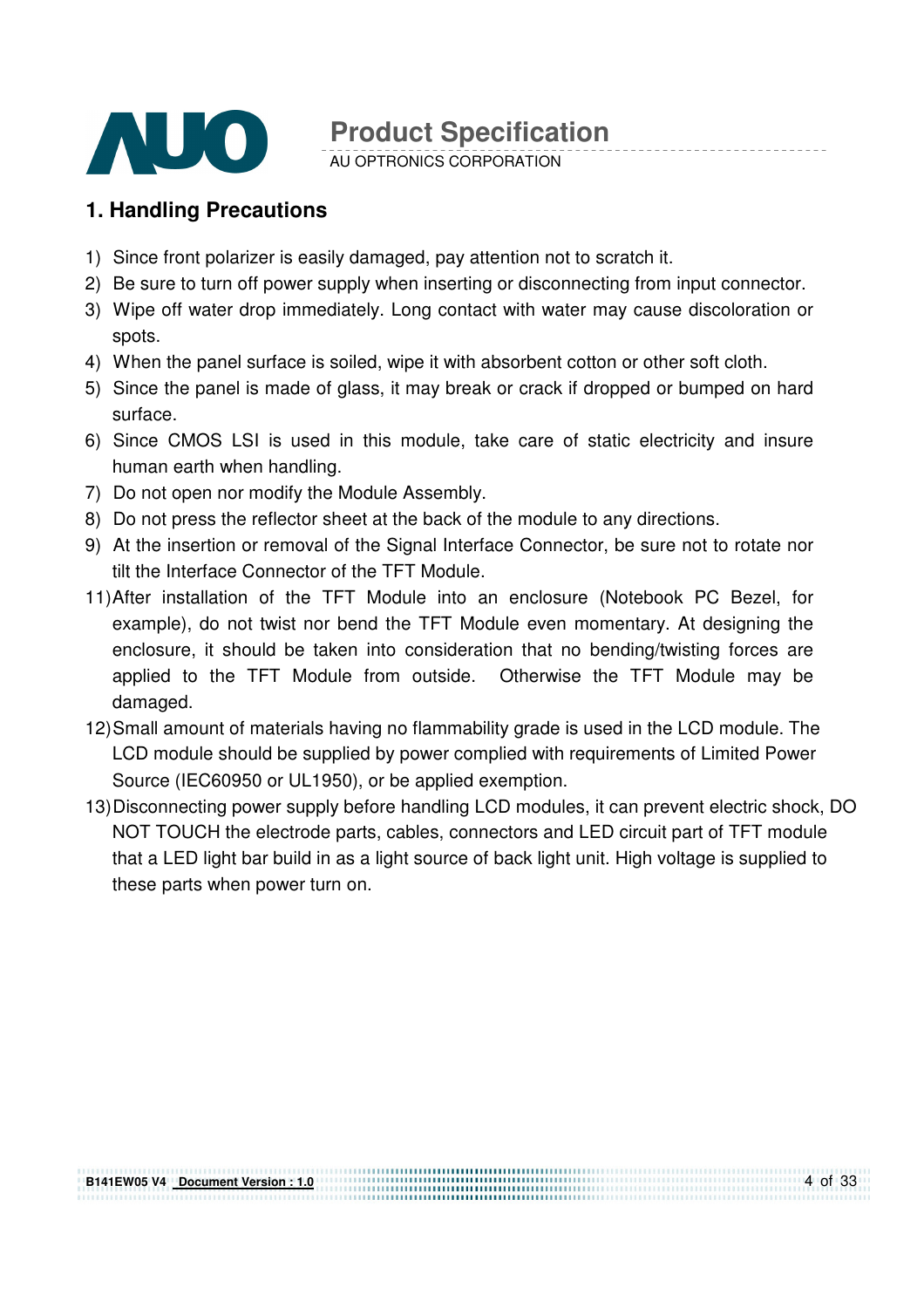

AU OPTRONICS CORPORATION

## **2. General Description**

B141EW05 V4 is a Color Active Matrix Liquid Crystal Display composed of a TFT LCD panel, a driver circuit, and LED backlight system. The screen format is intended to support the WXGA (1280(H) x 800(V)) screen and 262k colors (RGB 6-bits data driver) with LED backlight driving circuit. All input signals are LVDS interface compatible.

B141EW05 V4 is designed for a display unit of notebook style personal computer and industrial machine.

### **2.1 General Specification**

The following items are characteristics summary on the table at 25  $\degree$ C condition:

| <b>Items</b>                    | <b>Unit</b> | <b>Specifications</b>  |                                                |       |      |  |
|---------------------------------|-------------|------------------------|------------------------------------------------|-------|------|--|
| Screen Diagonal                 | [mm]        | 357.7 (14.1W")         |                                                |       |      |  |
| <b>Active Area</b>              | [mm]        | 303.36 X 189.6         |                                                |       |      |  |
| Pixels H x V                    |             | 1280x3(RGB) x 800      |                                                |       |      |  |
| <b>Pixel Pitch</b>              | [mm]        | 0.237                  |                                                |       |      |  |
| <b>Pixel Format</b>             |             | R.G.B. Vertical Stripe |                                                |       |      |  |
| <b>Display Mode</b>             |             | <b>Normally White</b>  |                                                |       |      |  |
| White Luminance (ILED=20mA)     | [ $cd/m2$ ] |                        | 220 typ. (5 points average)                    |       |      |  |
| Note: ILED is LED current       |             | (Note1)                | 187 min. (5 points average)                    |       |      |  |
| <b>Luminance Uniformity</b>     |             | 1.25 max. (5 points)   |                                                |       |      |  |
| <b>Contrast Ratio</b>           |             | 400 typ                |                                                |       |      |  |
| <b>Response Time</b>            | [ms]        | 8 typ / 16 Max         |                                                |       |      |  |
| Nominal Input Voltage VDD       | [Volt]      | $+3.3$ typ.            |                                                |       |      |  |
| <b>Power Consumption</b>        | [Watt]      |                        | 5.5 max. (Include Logic and Blu power) (Note1) |       |      |  |
| Weight                          | [Grams]     | 390 max.               |                                                |       |      |  |
| Physical Size without inverter, | [mm]        |                        | Min.                                           | Typ.  | Max. |  |
| bracket.                        |             | Length                 | 319                                            | 319.5 | 320  |  |
|                                 |             | Width                  | 205                                            | 205.5 | 206  |  |
|                                 |             | <b>Thickness</b>       | 4.8                                            |       | 5.5  |  |
| <b>Electrical Interface</b>     |             | 1 channel LVDS         |                                                |       |      |  |
| <b>Surface Treatment</b>        |             | Anti-Glare,            |                                                |       |      |  |

5 of 33 **B141EW05 V4 Document Version : 1.0**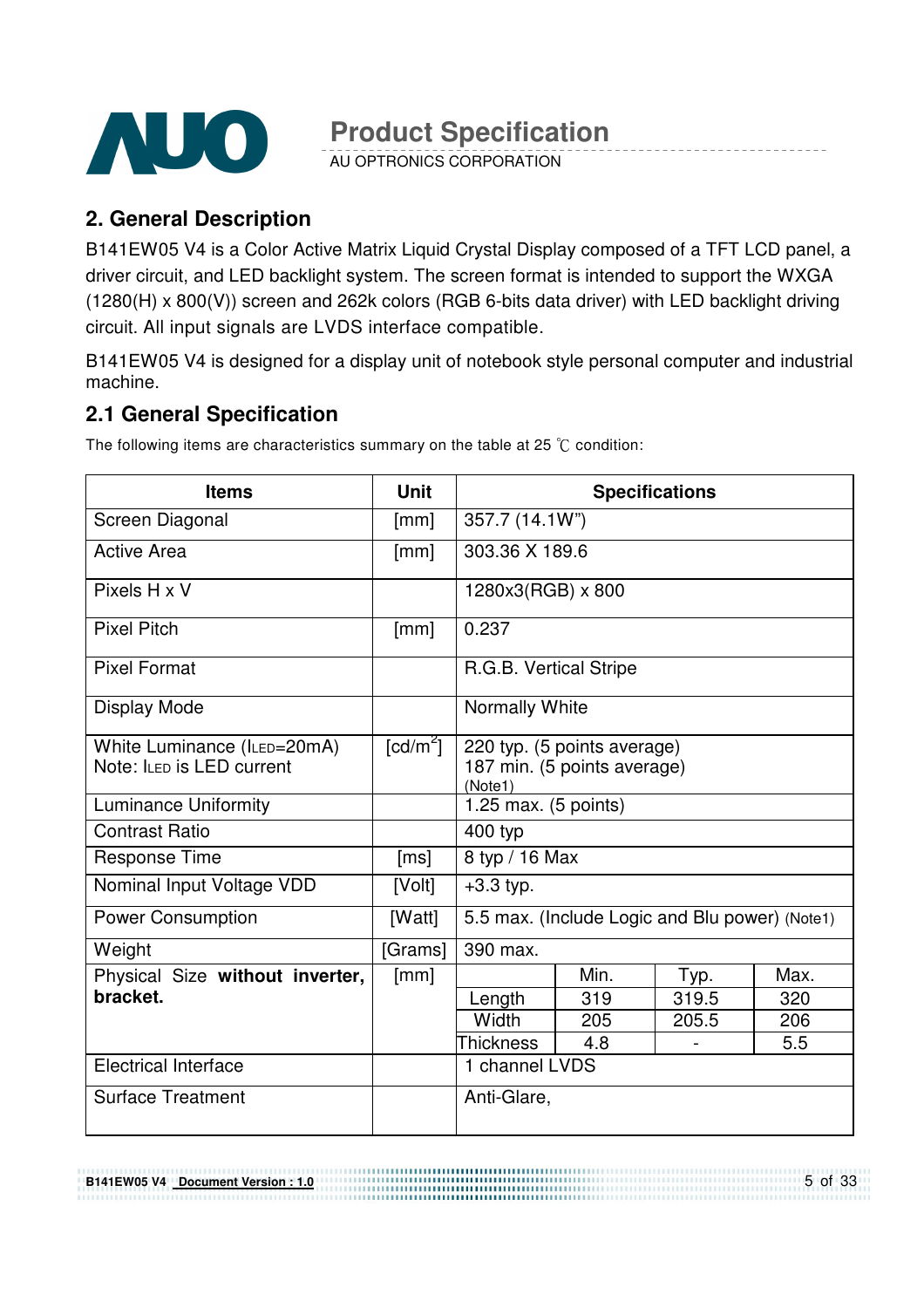

AU OPTRONICS CORPORATION

| <b>Support Color</b>                                             |                           | 262K colors (RGB 6-bit)      |
|------------------------------------------------------------------|---------------------------|------------------------------|
| <b>Temperature Range</b><br>Operating<br>Storage (Non-Operating) | $\rm [^{\circ}C]$<br>i°ci | 0 to $+50$<br>$-20$ to $+65$ |
| <b>RoHS Compliance</b>                                           |                           | <b>RoHS Compliance</b>       |

**Note 1**. Total power consumption including LED power efficiency <4.9W max.

#### **2.2 Optical Characteristics**

The optical characteristics are measured under stable conditions at 25°C (Room Temperature) :

| Item                                | <b>Symbol</b>           | <b>Conditions</b>            | Min.  | Typ.           | Max.                    | <b>Unit</b>       | <b>Note</b> |
|-------------------------------------|-------------------------|------------------------------|-------|----------------|-------------------------|-------------------|-------------|
| <b>White Luminance</b><br>ILED=20mA |                         | 5 points average             | 187   | 220            |                         | cd/m <sup>2</sup> | 1, 4, 5.    |
|                                     | $\theta$ R              | <b>Horizontal</b><br>(Right) | 40    | 45             |                         |                   |             |
| <b>Viewing Angle</b>                | $\boldsymbol{\theta}$   | $CR = 10$<br>(Left)          | 40    | 45             |                         | degree            |             |
|                                     | $\phi$ н                | <b>Vertical</b><br>(Upper)   | 10    | 20             |                         |                   | 4, 9        |
|                                     | $\phi_L$                | $CR = 10$<br>(Lower)         | 30    | 40             |                         |                   |             |
| Luminance<br><b>Uniformity</b>      | $\delta$ 5P             | <b>5 Points</b>              |       | $\blacksquare$ | 1.25                    |                   | 1, 3, 4     |
| Luminance<br><b>Uniformity</b>      | $\delta$ 13P            | <b>13 Points</b>             |       |                | 1.50                    |                   | 2, 3, 4     |
| <b>Contrast Ratio</b>               | <b>CR</b>               |                              | 300   | 400            | $\blacksquare$          |                   | 4, 6        |
| <b>Cross talk</b>                   | $\%$                    |                              |       |                | $\overline{\mathbf{4}}$ |                   | 4,7         |
|                                     | $T_{r}$                 | <b>Rising</b>                |       | 6              | 10                      |                   |             |
| <b>Response Time</b>                | $\mathsf{T}_\mathsf{f}$ | <b>Falling</b>               |       | $\overline{2}$ | 5-                      | msec              | 4,8         |
|                                     | $T_{\rm RT}$            | <b>Rising + Falling</b>      |       | 8              | 12                      |                   |             |
|                                     | <b>Red x</b>            |                              | 0.556 | 0.586          | 0.616                   |                   |             |
|                                     | <b>Red y</b>            |                              | 0.316 | 0.346          | 0.376                   |                   |             |
|                                     | <b>Green x</b>          |                              | 0.311 | 0.341          | 0.371                   |                   |             |
| Color /                             | Green y                 |                              | 0.546 | 0.576          | 0.606                   |                   |             |
| <b>Chromaticity</b>                 | <b>Blue x</b>           | <b>CIE 1931</b>              | 0.127 | 0.157          | 0.187                   |                   | 4           |
| <b>Coodinates</b>                   | <b>Blue y</b>           |                              | 0.090 | 0.120          | 0.150                   |                   |             |
|                                     | White x                 |                              | 0.283 | 0.313          | 0.343                   |                   |             |
|                                     | White y                 |                              | 0.299 | 0.329          | 0.359                   |                   |             |
| <b>NTSC</b>                         | $\%$                    |                              |       | 45             |                         |                   |             |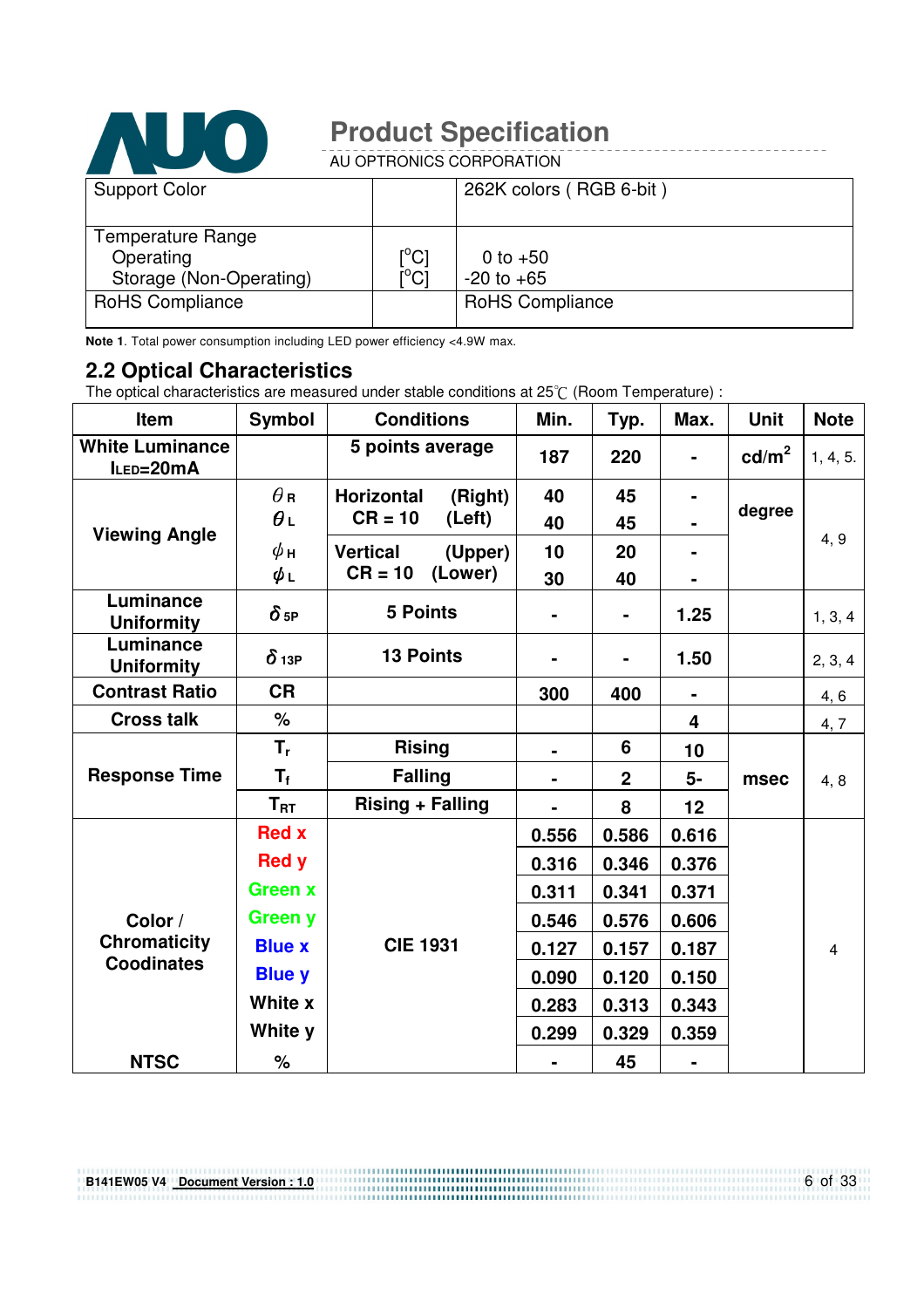

AU OPTRONICS CORPORATION

#### **Note 1**: 5 points position (Ref: Active area)



**Note 2**: 13 points position (Ref: Active area)



**Note 3**: The luminance uniformity of 5 or13 points is defined by dividing the maximum luminance values by the minimum test point luminance

|                            | Maximum Brightness of five points     |
|----------------------------|---------------------------------------|
| $\delta_{\text{W5}}$ =     | Minimum Brightness of five points     |
|                            |                                       |
| $\delta$ w <sub>13</sub> = | Maximum Brightness of thirteen points |

**Note 4**: Measurement method

**B141EW05 V4 Document Version : 1.0** 7 of 33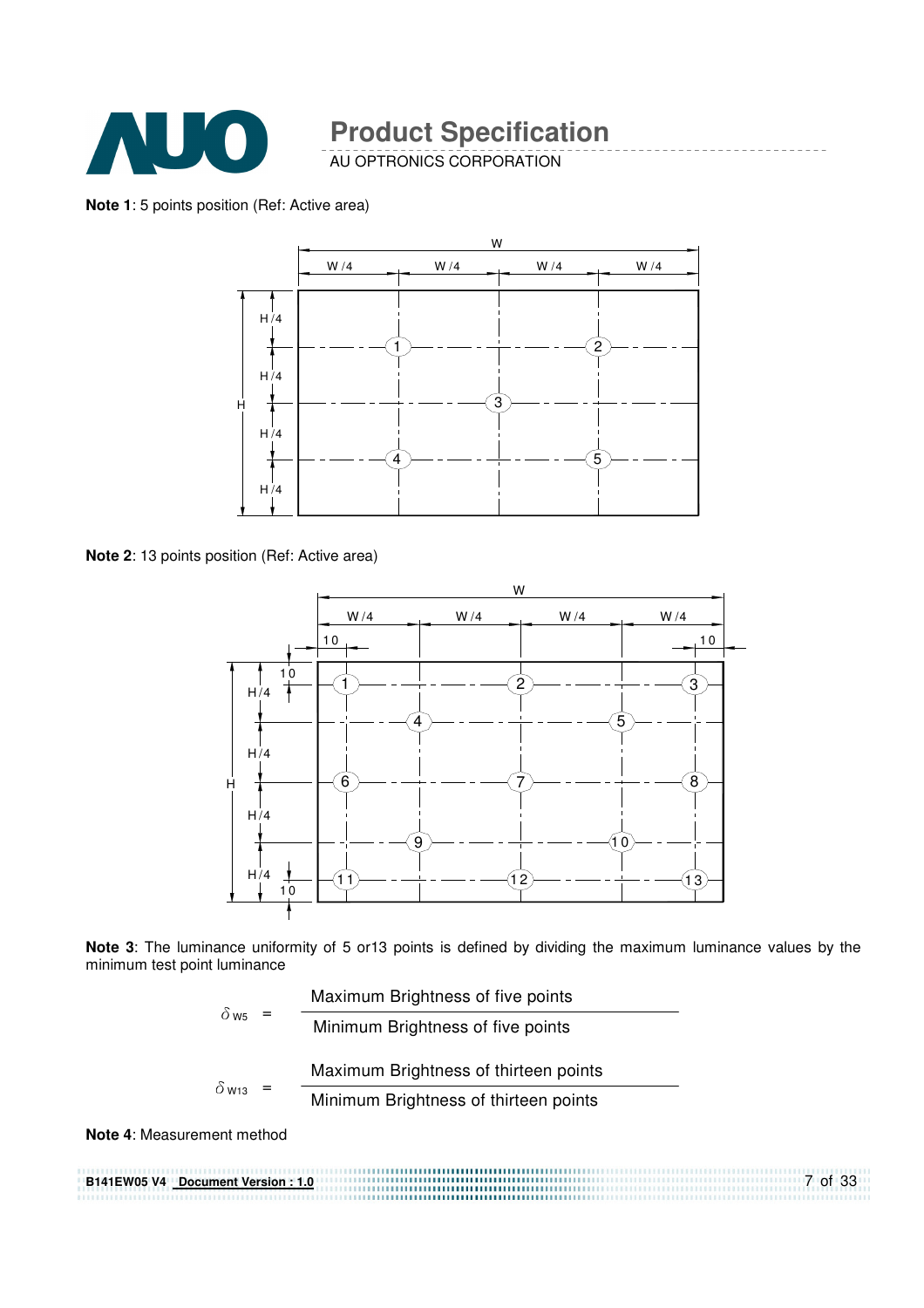

AU OPTRONICS CORPORATION

The LCD module should be stabilized at given temperature for 30 minutes to avoid abrupt temperature change during measuring. In order to stabilize the luminance, the measurement should be executed after lighting Backlight for 30 minutes in a stable, windless and dark room, , and it should be measured in the center of screen.



**Note 5** Definition of Average Luminance of White (Y<sub>1</sub>):

Measure the luminance of gray level 63 at 5 points  $Y_L = [L (1) + L (2) + L (3) + L (4) + L (5)] / 5$ L (x) is corresponding to the luminance of the point X at Figure in Note (1).

**Note 6** : Definition of contrast ratio:

Contrast ratio is calculated with the following formula.

Contrast ratio (CR)=  $\frac{\text{Brichtness on the "White" state}}{\text{Bricial}}$ Brightness on the "Black" state

**Note 7** : Definition of Cross Talk (CT)

 $CT = |Y_B - Y_A| / Y_A \times 100$  (%)

**Where** 

YA = Luminance of measured location without gray level 0 pattern (cd/m2)

8 of 33 **B141EW05 V4 Document Version : 1.0** ............................... ......................................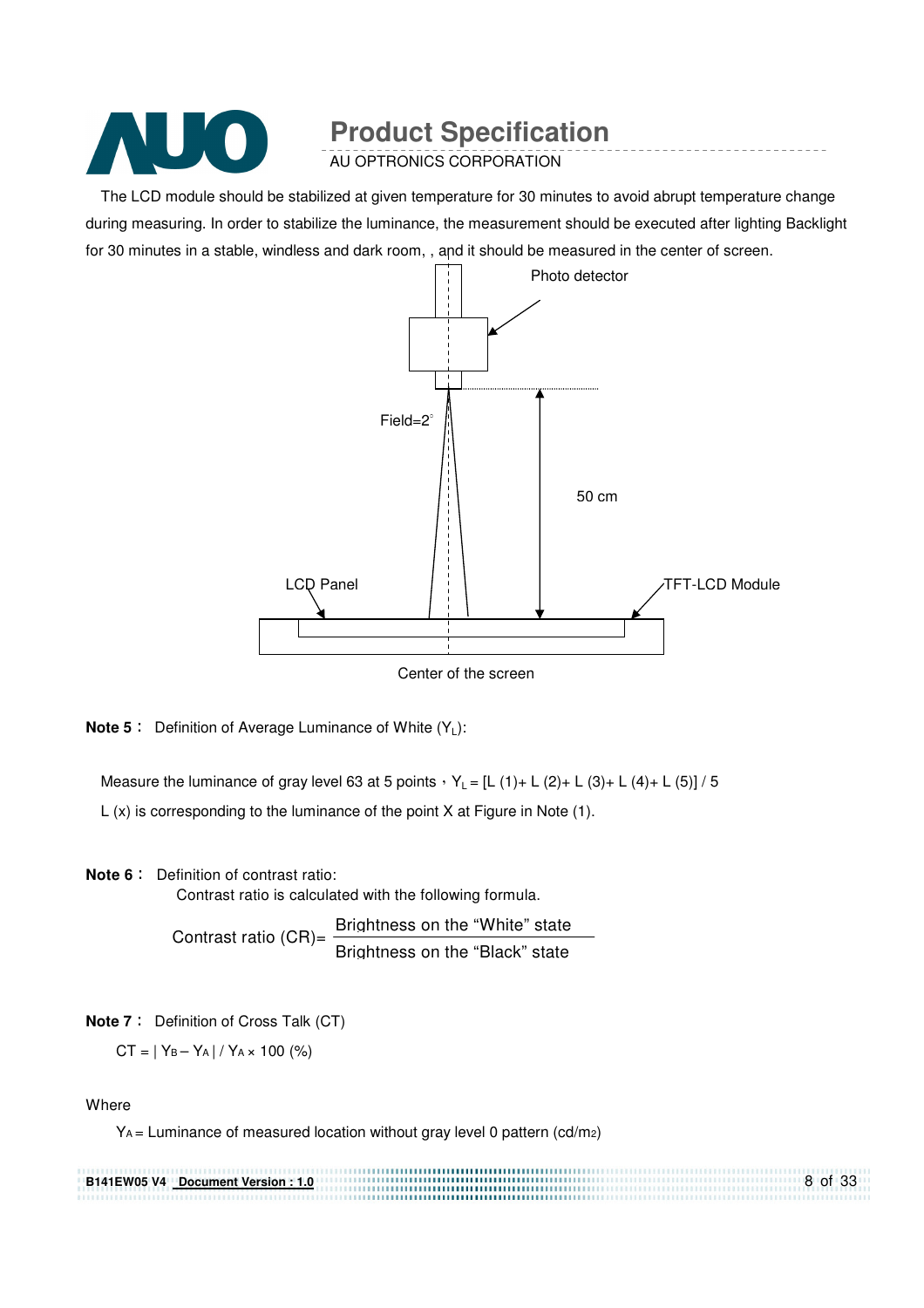

**Note 8**: Definition of response time:

The output signals of BM-7 or equivalent are measured when the input signals are changed from "Black" to "White" (falling time) and from "White" to "Black" (rising time), respectively. The response time interval between the 10% and 90% of amplitudes. Refer to figure as below.

9 of 33

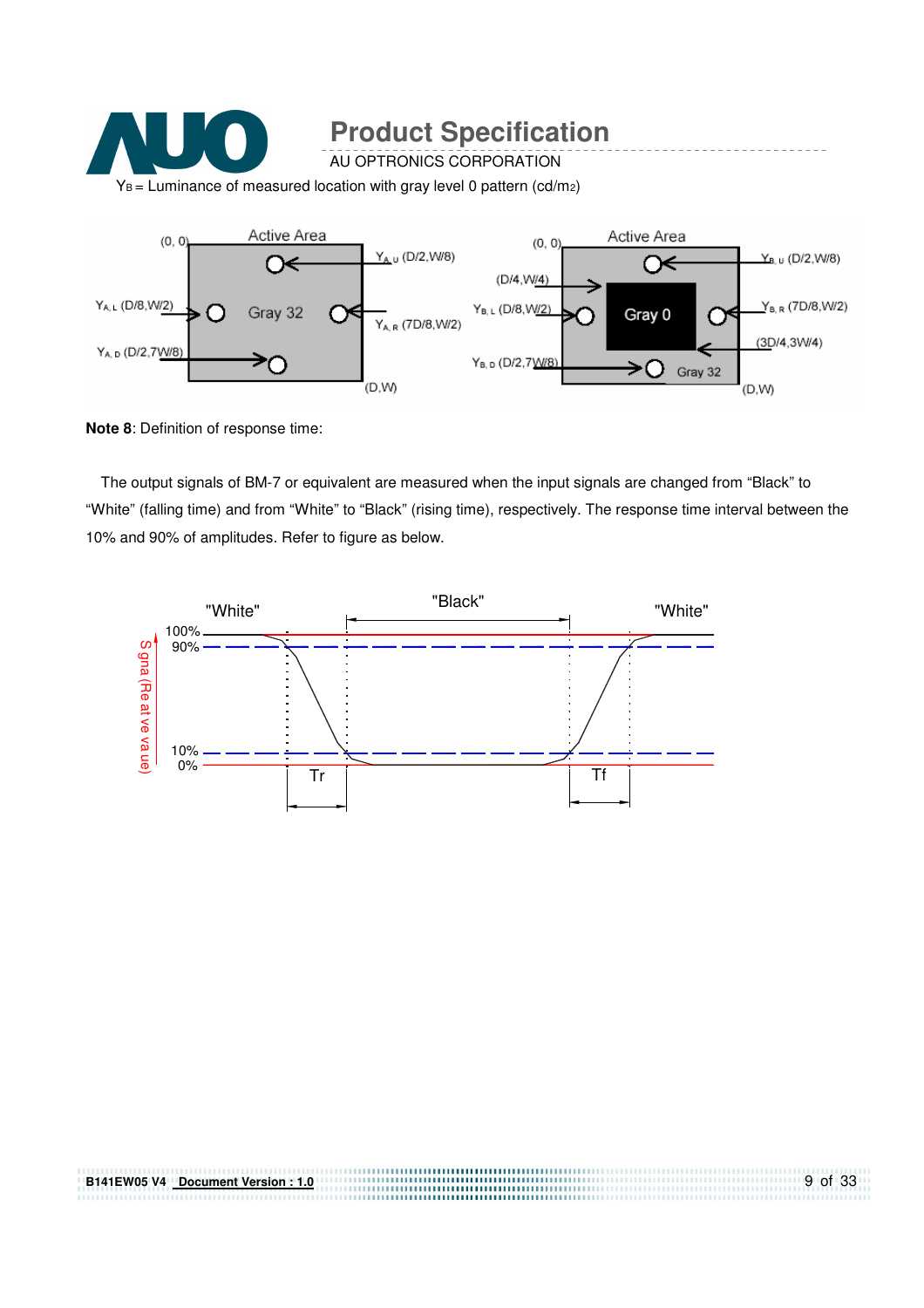

AU OPTRONICS CORPORATION

#### **Note 9**. Definition of viewing angle

Viewing angle is the measurement of contrast ratio  $\geq$  10, at the screen center, over a 180 $^{\circ}$  horizontal and 180° vertical range (off-normal viewing angles). The 180° viewing angle range is broken down as follows; 90° (θ) horizontal left and right and 90° (Φ) vertical, high (up) and low (down). The measurement direction is typically perpendicular to the display surface with the screen rotated about its center to develop the desired measurement viewing angle.



**B141EW05 V4 Document Version : 1.0**

10 of 33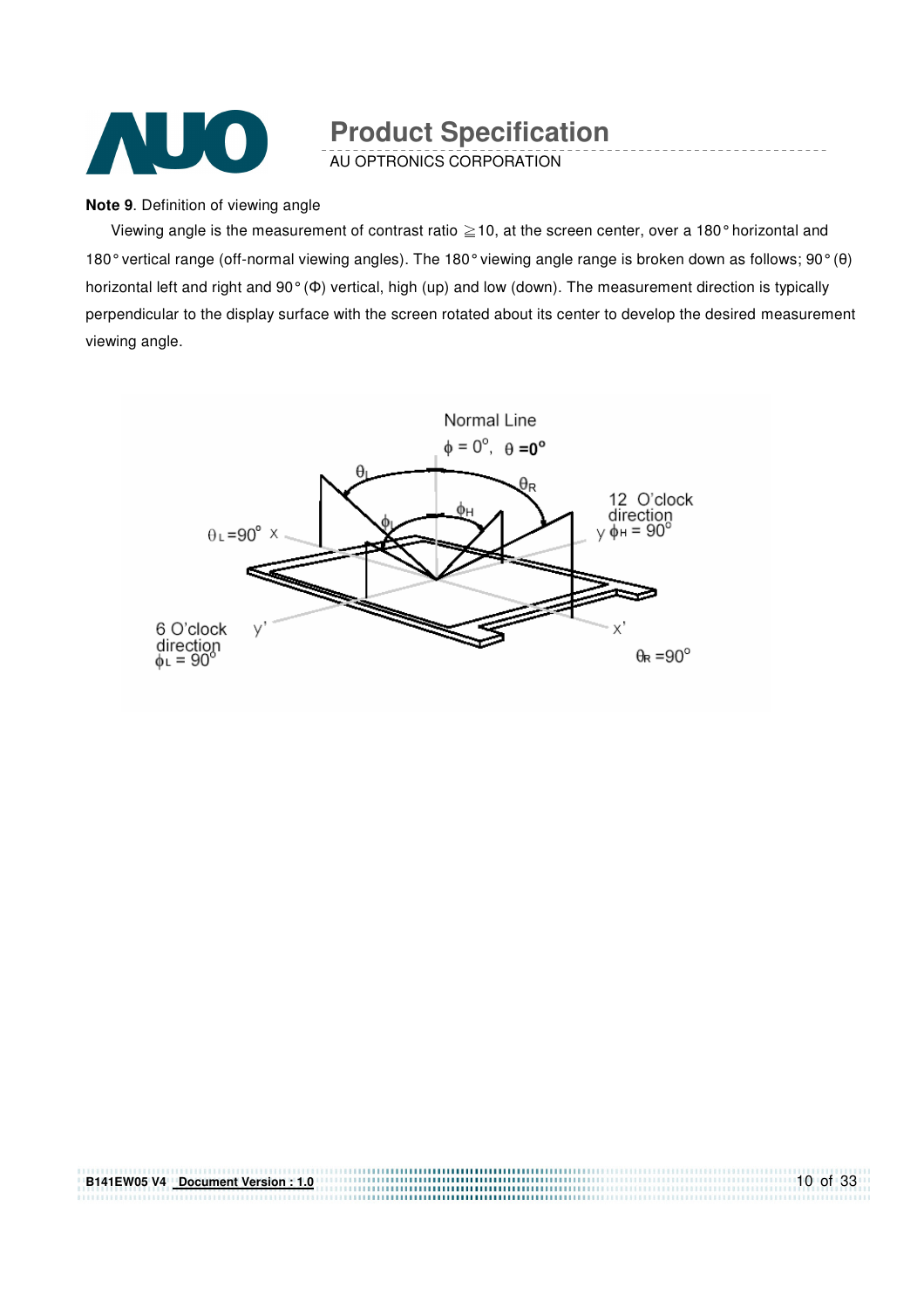

AU OPTRONICS CORPORATION

### **3. Functional Block Diagram**

The following diagram shows the functional block of the 14.1 inches wide Color TFT/LCD 40 Pin (One ch/connector Module:

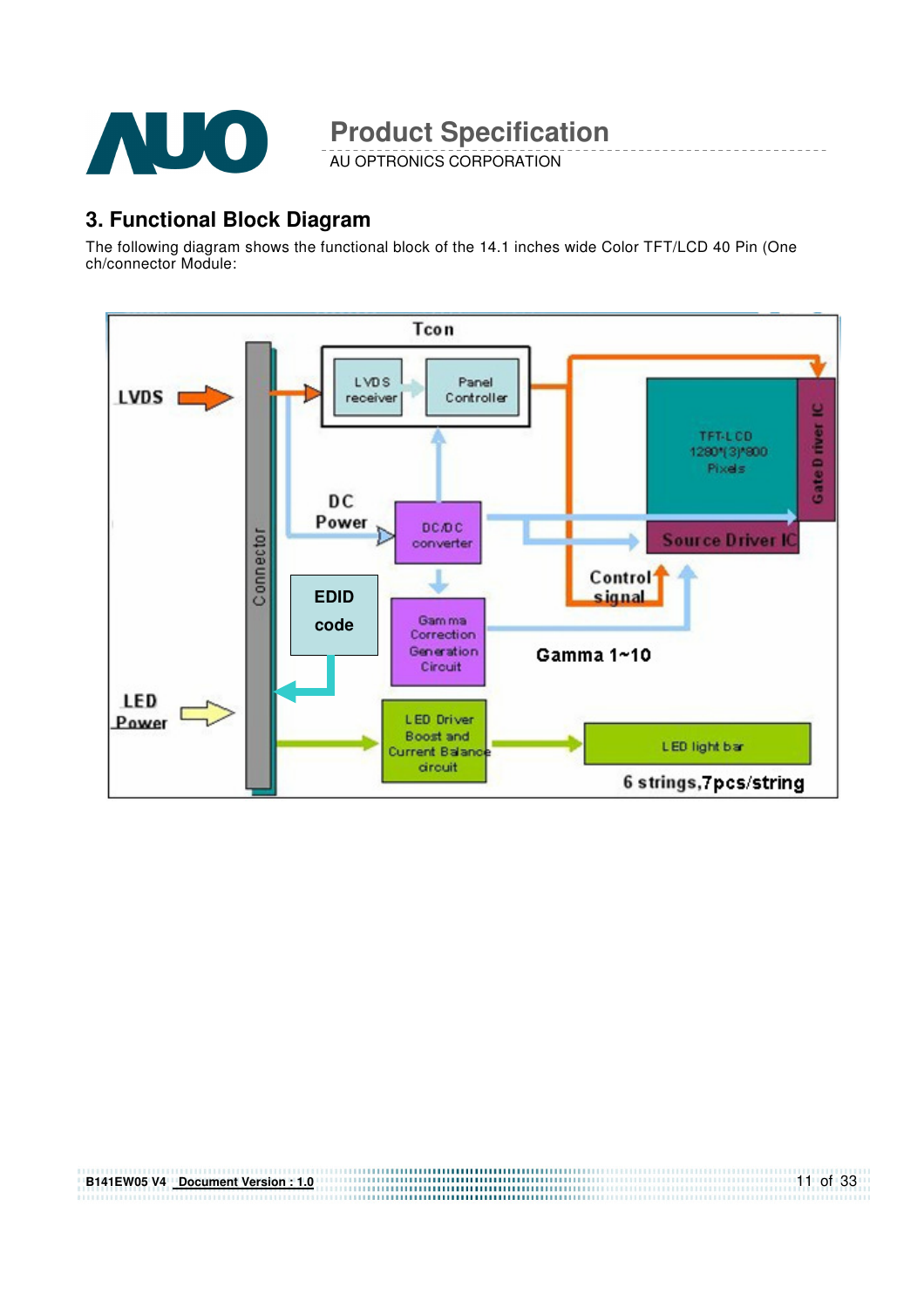

AU OPTRONICS CORPORATION

### **4. Absolute Maximum Ratings**

An absolute maximum rating of the module is as following:

#### **4.1 Absolute Ratings of TFT LCD Module**

| Item                    | Svmbol         | Min  | Max  | Unit   | <b>Conditions</b> |
|-------------------------|----------------|------|------|--------|-------------------|
| Logic/LCD Drive Voltage | $\cdot$<br>Vın | -0.J | +4.∪ | [Volt] | Note :            |

### **4.2 Absolute Ratings of Environment**

| <b>Item</b>                  | Symbol     | Min   | Max   | Unit                      | <b>Conditions</b> |
|------------------------------|------------|-------|-------|---------------------------|-------------------|
| <b>Operating Temperature</b> | TOP        |       | $+50$ | $\lceil{^{\circ}C}\rceil$ | Note 4            |
| <b>Operation Humidity</b>    | <b>HOP</b> |       | 95    | I%RHI                     | Note 4            |
| Storage Temperature          | TST        | $-20$ | $+65$ | [°C]                      | Note 4            |
| <b>Storage Humidity</b>      | <b>HST</b> | 5     | 95    | [%RH]                     | Note 4            |

Note 1: At Ta (25°C)

Note 2: Permanent damage to the device may occur if exceed maximum values

Note 3: LED specification refer to section 5.2

#### **Note 4: For quality performance, please refer to AUO IIS (Incoming Inspection Standard)**.

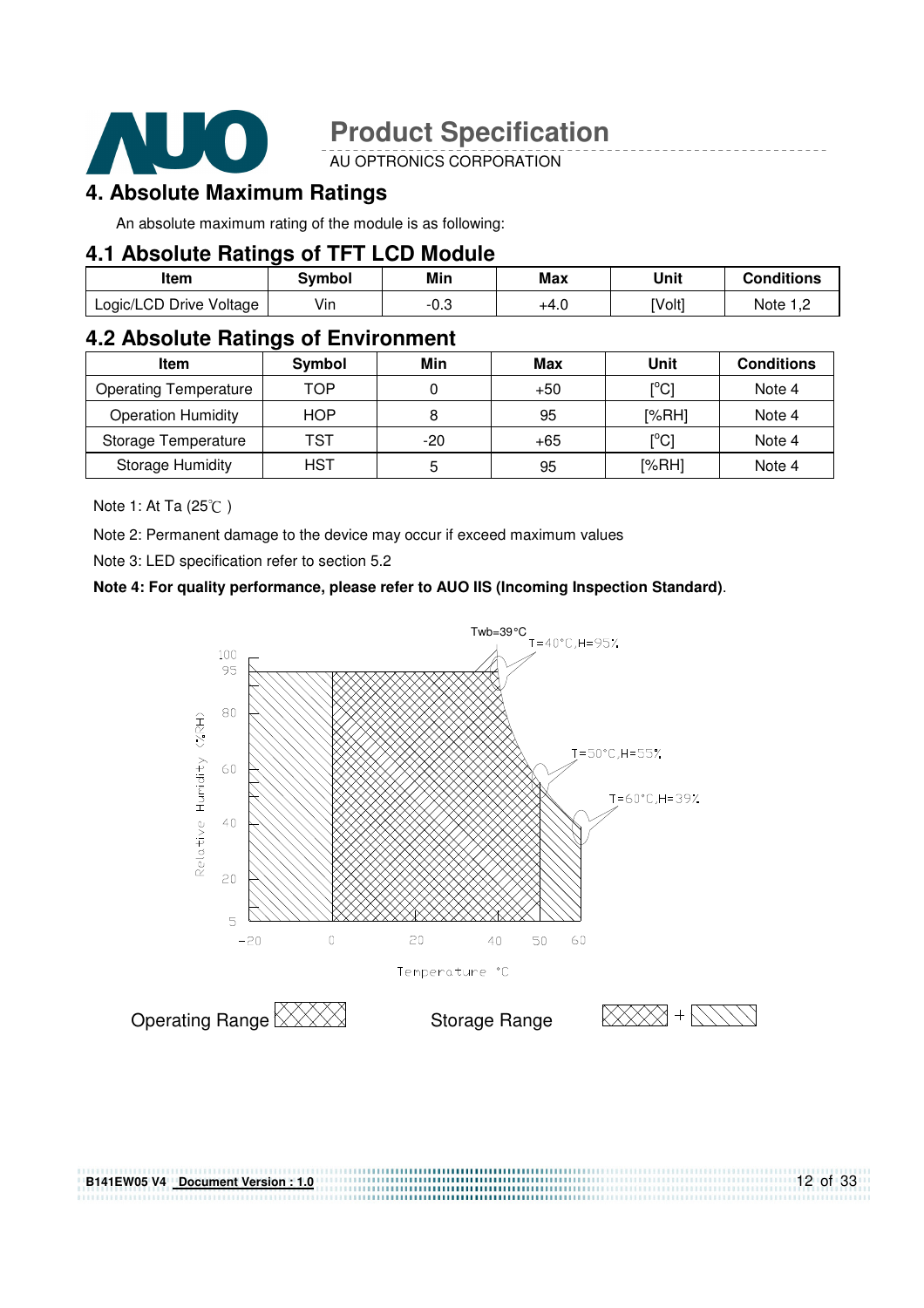

AU OPTRONICS CORPORATION

#### **5. Electrical characteristics**

### **5.1 TFT LCD Module**

#### **5.1.1 Power Specification**

Input power specifications are as follows;

The power specification are measured under  $25^{\circ}$ C and frame frenquency under 60Hz

| <b>Symble</b> | <b>Parameter</b>                                      | Min                          | Typ | <b>Max</b> | <b>Units</b> | <b>Note</b> |
|---------------|-------------------------------------------------------|------------------------------|-----|------------|--------------|-------------|
| <b>VDD</b>    | Logic/LCD Drive<br>Voltage                            | 3.0                          | 3.3 | 3.6        | [Volt]       |             |
| <b>PDD</b>    | <b>VDD Power</b>                                      |                              | 0.9 | 1.5        | [Watt]       | Note $1/2$  |
| <b>IDD</b>    | <b>IDD Current</b>                                    | $\qquad \qquad \blacksquare$ | 270 | 500        | [mA]         | Note $1/2$  |
| <b>IRush</b>  | <b>Inrush Current</b>                                 | $\overline{\phantom{a}}$     |     | 1500       | [mA]         | Note 3      |
| <b>VDDrp</b>  | Allowable<br>Logic/LCD Drive<br><b>Ripple Voltage</b> |                              |     | 100        | [mV]<br>p-p  |             |

Note 1 : Maximum Measurement Condition : Black Pattern

Note 2 Typical Measurement Condition: Mosaic Pattern

#### Note 3: Measure Condition



**Vin rising time B141EW05 V4 Document Version : 1.0** 13 of 33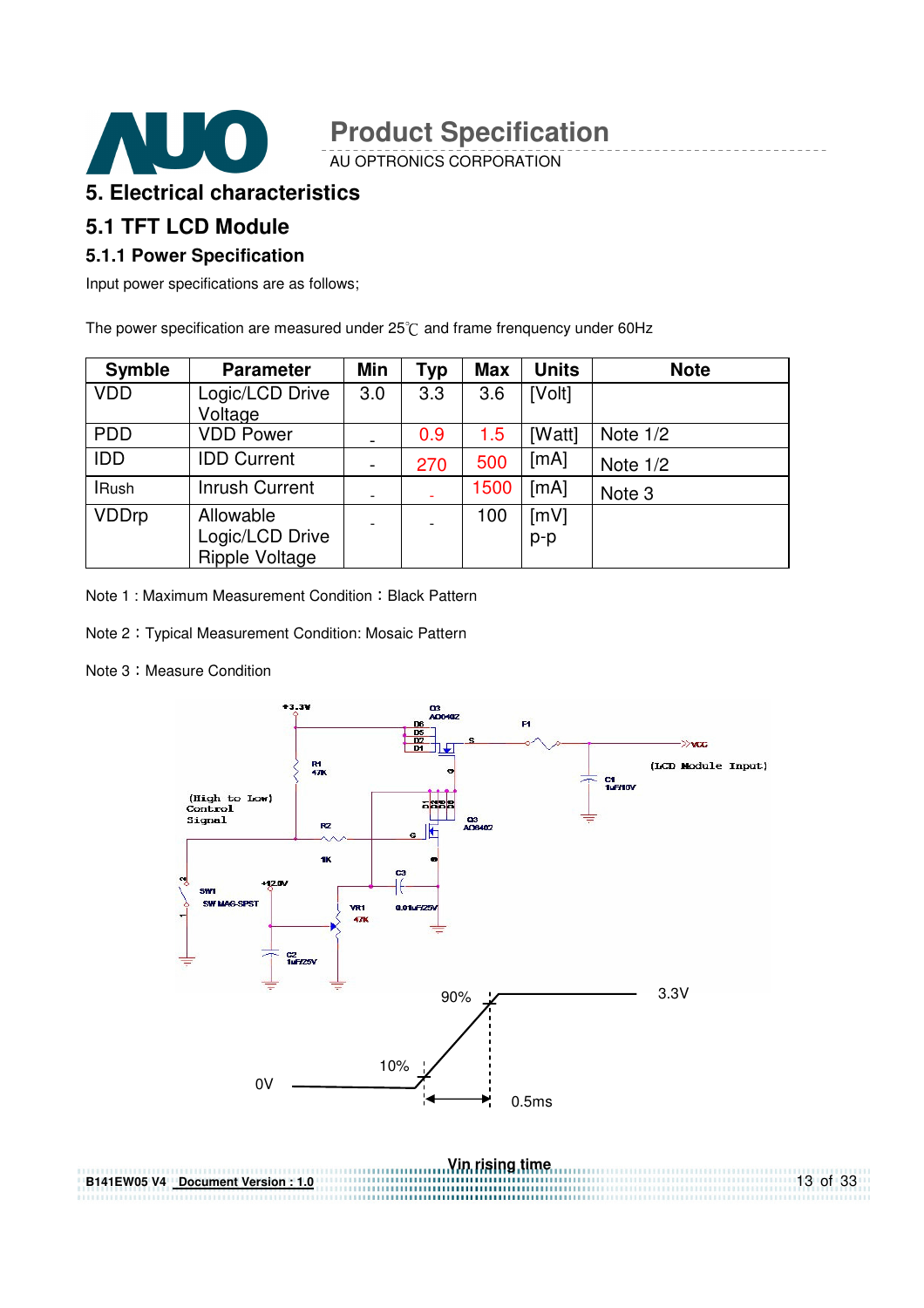

AU OPTRONICS CORPORATION

#### **5.1.2 Signal Electrical Characteristics**

Input signals shall be low or High-impedance state when VDD is off. It is recommended to refer the specifications of THC63LVDF84A (Thine Electronics Inc.) in detail.

Signal electrical characteristics are as follows;

| <b>Parameter</b>           | <b>Condition</b>                                 | Min    | <b>Max</b> | <b>Unit</b> |
|----------------------------|--------------------------------------------------|--------|------------|-------------|
| $\mathsf{V}_{\mathsf{th}}$ | Differential Input High<br>Threshold (Vcm=+1.2V) |        | 100        | [mV]        |
| $\mathsf{V}_{\sf tl}$      | Differential Input Low<br>Threshold (Vcm=+1.2V)  | $-100$ |            | [mV]        |
| Vıd                        | Differential Input<br>Voltage                    | 100    | 600        | [mV]        |
| $\mathsf{V}_{\mathsf{cm}}$ | Differential Input<br>Common Mode Voltage        | 1.125  | 1.375      | [V]         |

Note: LVDS Signal Waveform

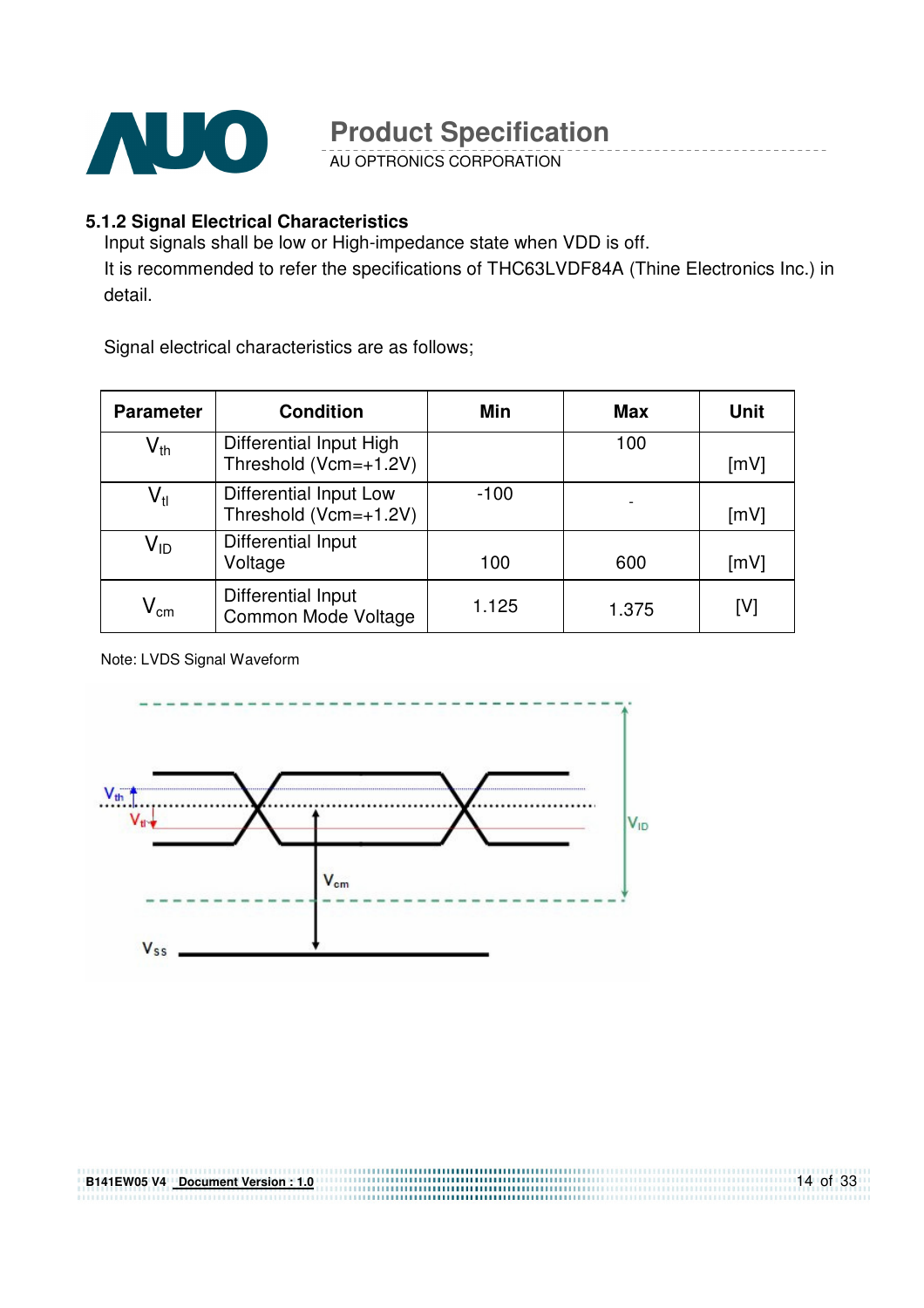

AU OPTRONICS CORPORATION

#### **5.2.1 LED characteristics**

| <b>Parameter</b>                      | <b>Symbol</b> | <b>Min</b>               | Typ                      | <b>Max</b> | <b>Units</b> | <b>Condition</b>                |
|---------------------------------------|---------------|--------------------------|--------------------------|------------|--------------|---------------------------------|
| <b>Backlight Power</b><br>Consumption | <b>PLED</b>   | $\overline{\phantom{0}}$ | ٠                        | 3.5        | [Watt]       | (Ta=25℃), Note 1<br>$Vin = 12V$ |
| <b>LED Life-Time</b>                  | N/A           | 12,000                   | $\overline{\phantom{0}}$ |            | Hour         | $(Ta=25^{\circ}C)$ , Note 2     |
|                                       |               |                          |                          |            |              | $I_F=20$ mA                     |

**Note 1:** Calculator value for reference P<sub>LED</sub> = VF (Normal Distribution) \* IF (Normal Distribution) / Efficiency **Note 2:** The LED life-time define as the estimated time to 50% degradation of initial luminous.

#### **5.2.2 Backlight input signal characteristics**

**B141EW05 V4 Document Version : 1.0**

| <b>Parameter</b>                            | <b>Symbol</b>  | Min | <b>Typ</b> | <b>Max</b> | <b>Units</b>         | <b>Remark</b>                                |
|---------------------------------------------|----------------|-----|------------|------------|----------------------|----------------------------------------------|
| <b>LED Power Supply</b>                     | <b>VLED</b>    | 6.0 | 12.0       | 21.0       | [Volt]               |                                              |
| LED Enable Input<br><b>High Level</b>       | <b>VLED EN</b> | 2.1 |            |            | [Volt]               |                                              |
| <b>LED Enable Input</b><br>Low Level        |                |     |            | 0.8        | [Volt]               | Define as                                    |
| <b>PWM Logic Input</b><br><b>High Level</b> | VPWM EN        | 2.1 |            |            | [Volt]               | Connector<br>Interface<br>$(Ta=25^{\circ}C)$ |
| <b>PWM Logic Input</b><br>Low Level         |                |     |            | 0.8        | [Volt]               |                                              |
| <b>PWM Input Frequency</b>                  | <b>FPWM</b>    | 100 |            | 20K        | <b>Hz</b>            |                                              |
| <b>PWM Duty Ratio</b>                       | Duty           | 5   |            | 100        | $\%$                 |                                              |
| <b>PWM Duty Ratio</b>                       | Duty           | 1   |            | 100        | $\frac{1}{\sqrt{2}}$ | <b>Output PWM</b><br>frequency<br>SKHz       |

15 of 33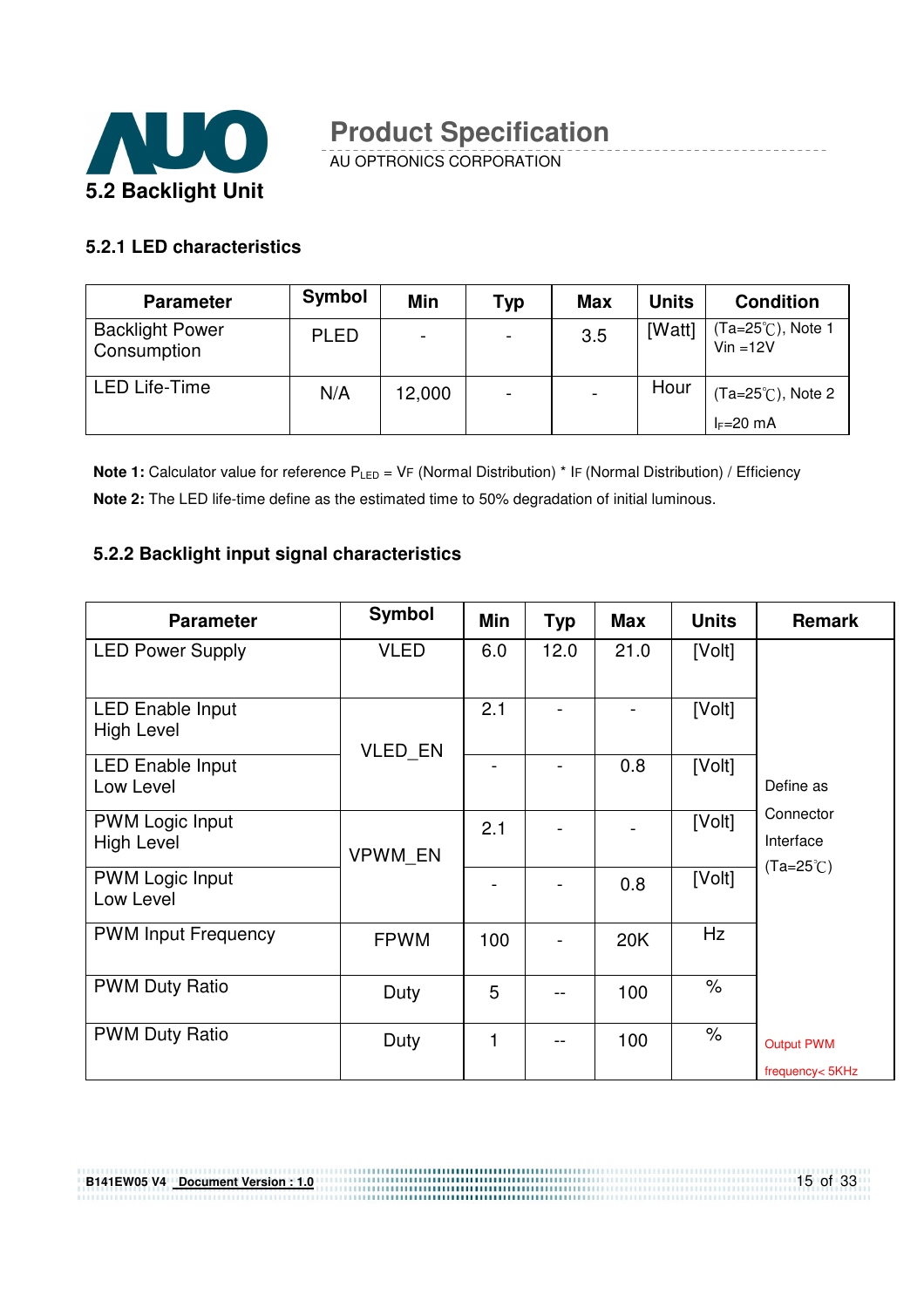

AU OPTRONICS CORPORATION **Product Specification** 

# **6. Signal Characteristic**

### **6.1 Pixel Format Image**

Following figure shows the relationship of the input signals and LCD pixel format.

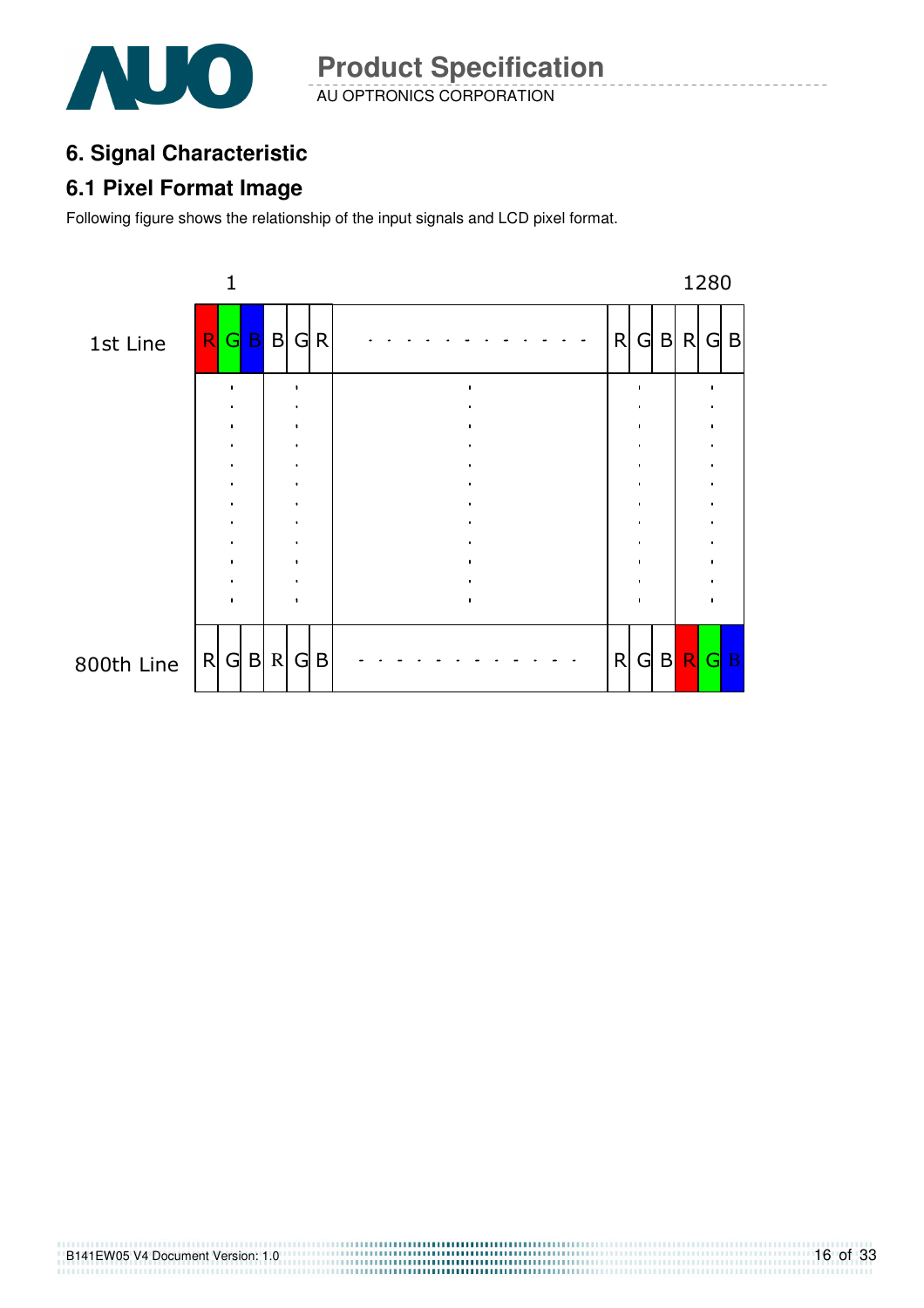

AU OPTRONICS CORPORATION

### **6.2 The input data format**



| <b>Signal Name</b> | <b>Description</b>     |                                                  |
|--------------------|------------------------|--------------------------------------------------|
| R <sub>5</sub>     | Red Data 5 (MSB)       | Red-pixel Data                                   |
| R <sub>4</sub>     | Red Data 4             | Each red pixel's brightness data consists of     |
| R <sub>3</sub>     | Red Data 3             | these 6 bits pixel data.                         |
| R <sub>2</sub>     | Red Data 2             |                                                  |
| R1                 | Red Data 1             |                                                  |
| R <sub>0</sub>     | Red Data 0 (LSB)       |                                                  |
|                    | Red-pixel Data         |                                                  |
| G <sub>5</sub>     | Green Data 5 (MSB)     | Green-pixel Data                                 |
| G <sub>4</sub>     | Green Data 4           | Each green pixel's brightness data consists of   |
| G <sub>3</sub>     | Green Data 3           | these 6 bits pixel data.                         |
| G <sub>2</sub>     | Green Data 2           |                                                  |
| G <sub>1</sub>     | Green Data 1           |                                                  |
| G <sub>0</sub>     | Green Data 0 (LSB)     |                                                  |
|                    | Green-pixel Data       |                                                  |
| <b>B5</b>          | Blue Data 5 (MSB)      | <b>Blue-pixel Data</b>                           |
| <b>B4</b>          | Blue Data 4            | Each blue pixel's brightness data consists of    |
| B <sub>3</sub>     | <b>Blue Data 3</b>     | these 6 bits pixel data.                         |
| <b>B2</b>          | <b>Blue Data 2</b>     |                                                  |
| <b>B1</b>          | <b>Blue Data 1</b>     |                                                  |
| B <sub>0</sub>     | Blue Data 0 (LSB)      |                                                  |
|                    | <b>Blue-pixel Data</b> |                                                  |
| <b>RxCLKIN</b>     | Data Clock             | The signal is used to strobe the pixel data and  |
|                    |                        | DE signals. All pixel data shall be valid at the |
|                    |                        | falling edge when the DE signal is high.         |
| <b>DE</b>          | <b>Display Timing</b>  | This signal is strobed at the falling edge of    |
|                    |                        | RxCLKIN. When the signal is high, the pixel      |
|                    |                        | data shall be valid to be displayed.             |
| VS                 | <b>Vertical Sync</b>   | The signal is synchronized to RxCLKIN.           |
| <b>HS</b>          | <b>Horizontal Sync</b> | The signal is synchronized to RxCLKIN.           |

Note: Output signals from any system shall be low or High-impedance state when VDD is off.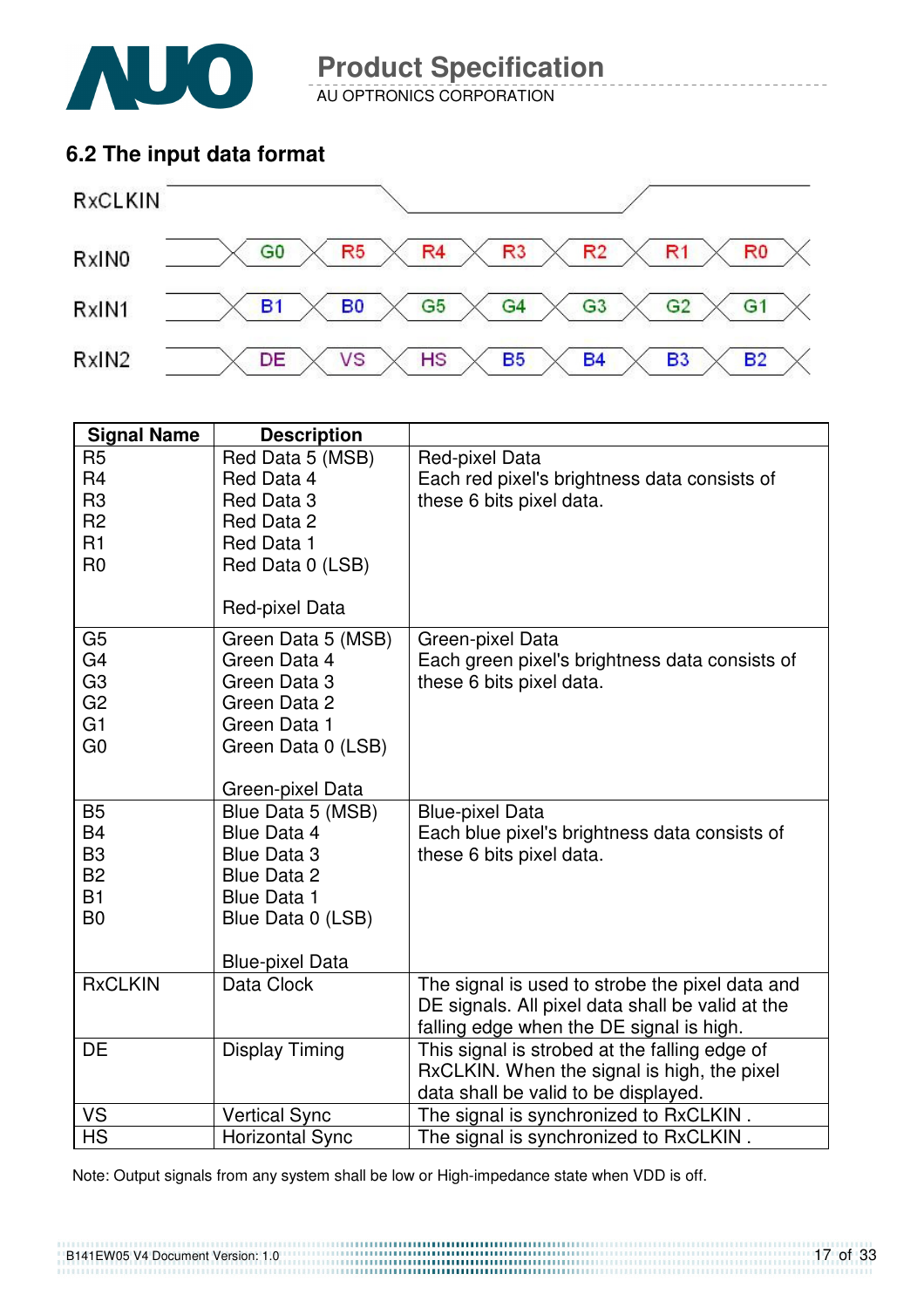

## **6.3 Integration Interface and Pin Assignment**

#### **6.3.1 Connector Description**

Physical interface is described as for the connector on module.

These connectors are capable of accommodating the following signals and will be following components.

| <b>Connector Name / Designation</b> | <b>For Signal Connector</b>                 |
|-------------------------------------|---------------------------------------------|
| Manufacturer                        | <b>IPFX</b>                                 |
| Type / Part Number                  | IPEX 20455-040E-12R                         |
| <b>Mating Housing/Part Number</b>   | Mating of IPEX 20455-040E-12R or compatible |

#### **6.3.2 Pin Assignment**

LVDS is a differential signal technology for LCD interface and high speed data transfer device.

| Pin            | <b>Signal</b>   | <b>Description</b>                   |
|----------------|-----------------|--------------------------------------|
| 1              | <b>GND</b>      | <b>Power Ground</b>                  |
| $\mathbf{2}$   | <b>VDD</b>      | +3.3V Power Supply                   |
| 3              | <b>VDD</b>      | +3.3V Power Supply                   |
| 4              | $V_{EDID}$      | +3.3V EDID Power                     |
| 5              | <b>AGING</b>    | <b>Aging Mode Power Supply</b>       |
| 6              | <b>CLKEDID</b>  | <b>EDID Clock Input</b>              |
| $\overline{7}$ | <b>DATAEDID</b> | <b>EDID Data Input</b>               |
| 8              | <b>RXINON</b>   | <b>LVDS Differential Data Input</b>  |
| 9              | <b>RXINOP</b>   | <b>LVDS Differential Data Input</b>  |
| 10             | <b>GND</b>      | <b>Power Ground</b>                  |
| 11             | <b>RXIN1N</b>   | <b>LVDS Differential Data Input</b>  |
| 12             | <b>RXIN1P</b>   | <b>LVDS Differential Data Input</b>  |
| 13             | <b>GND</b>      | <b>Power Ground</b>                  |
| 14             | <b>RXIN2N</b>   | <b>LVDS Differential Data Input</b>  |
| 15             | <b>RXIN2P</b>   | <b>LVDS Differential Data Input</b>  |
| 16             | <b>GND</b>      | <b>Power Ground</b>                  |
| 17             | <b>RXCLKINN</b> | <b>LVDS Differential Clock Input</b> |
| 18             | <b>RXCLKINP</b> | <b>LVDS Differential Clock Input</b> |
| 19             | <b>GND</b>      | <b>Power Ground</b>                  |
| 20             | <b>NC</b>       | <b>No Connection (Reserve)</b>       |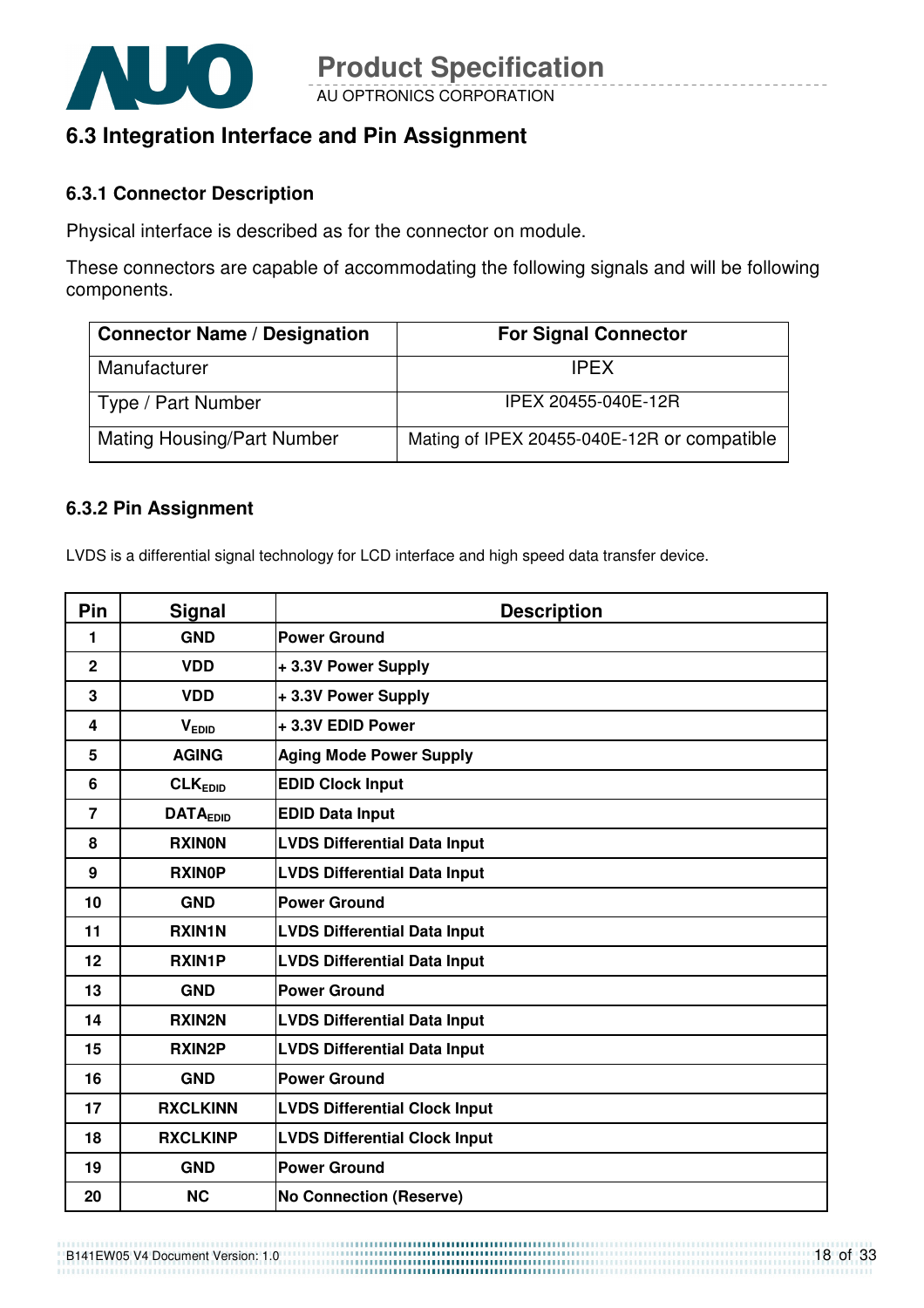

AU OPTRONICS CORPORATION

| Pin | <b>Signal</b>   | <b>Description</b>             |
|-----|-----------------|--------------------------------|
| 21  | <b>NC</b>       | <b>No Connection (Reserve)</b> |
| 22  | <b>GND</b>      | <b>Power Ground</b>            |
| 23  | <b>NC</b>       | <b>No Connection (Reserve)</b> |
| 24  | <b>NC</b>       | <b>No Connection (Reserve)</b> |
| 25  | <b>GND</b>      | <b>Power Ground</b>            |
| 26  | <b>NC</b>       | <b>No Connection (Reserve)</b> |
| 27  | <b>NC</b>       | <b>No Connection (Reserve)</b> |
| 28  | <b>GND</b>      | <b>Power Ground</b>            |
| 29  | <b>NC</b>       | <b>No Connection (Reserve)</b> |
| 30  | <b>NC</b>       | <b>No Connection (Reserve)</b> |
| 31  | <b>VLED_GND</b> | <b>VLED_GND</b>                |
| 32  | <b>VLED GND</b> | <b>VLED GND</b>                |
| 33  | <b>VLED GND</b> | <b>VLED GND</b>                |
| 34  | <b>NC</b>       | <b>No Connection (Reserve)</b> |
| 35  | <b>S PWMIN</b>  | <b>PWM</b>                     |
| 36  | LED_EN          | <b>LED EN</b>                  |
| 37  | <b>NC</b>       | <b>No Connection (Reserve)</b> |
| 38  | <b>VLED</b>     | <b>VLED</b>                    |
| 39  | <b>VLED</b>     | <b>VLED</b>                    |
| 40  | <b>VLED</b>     | <b>VLED</b>                    |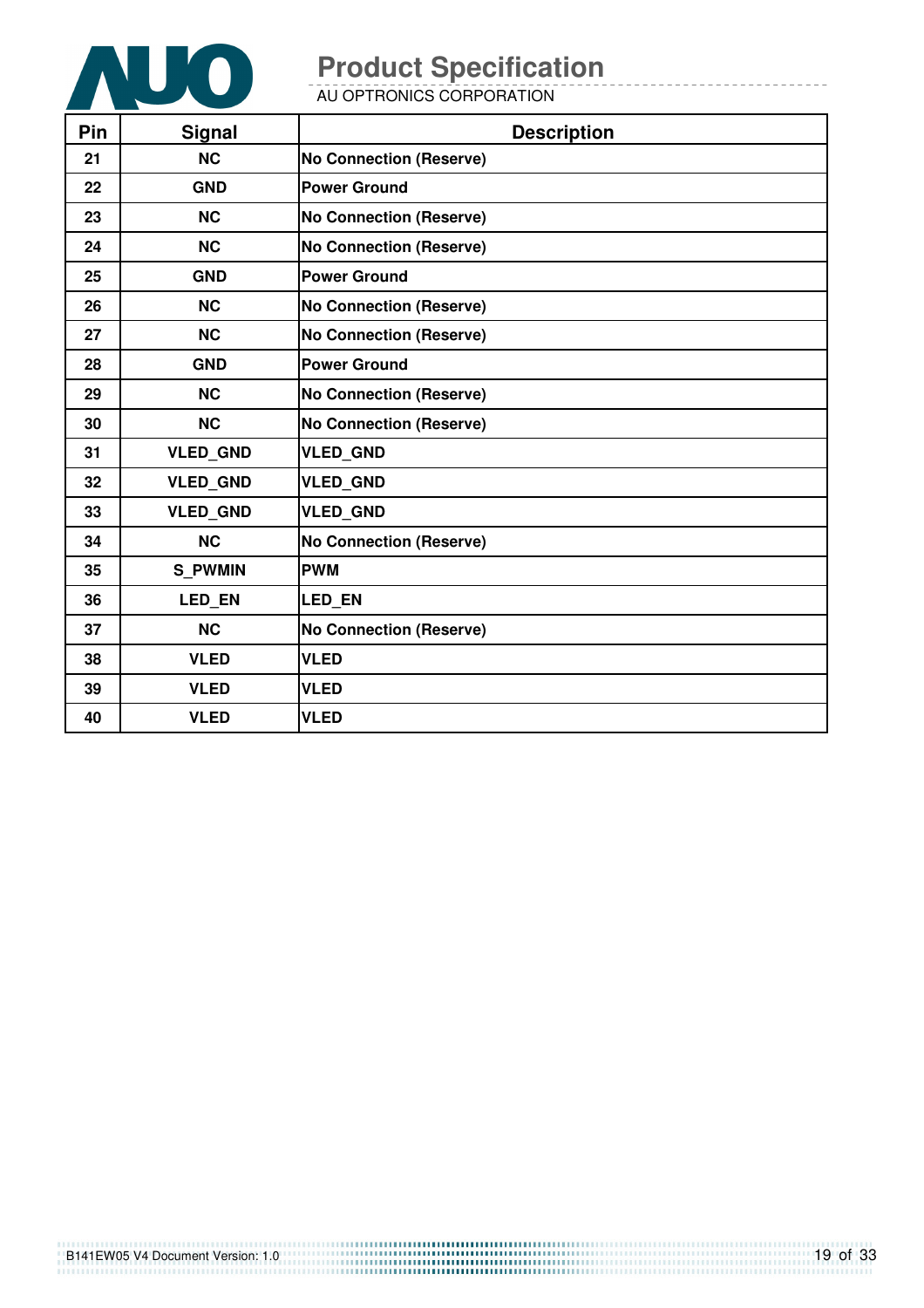

AU OPTRONICS CORPORATION

Note1: Start from right side



Note2: Input signals shall be low or High-impedance state when VDD is off.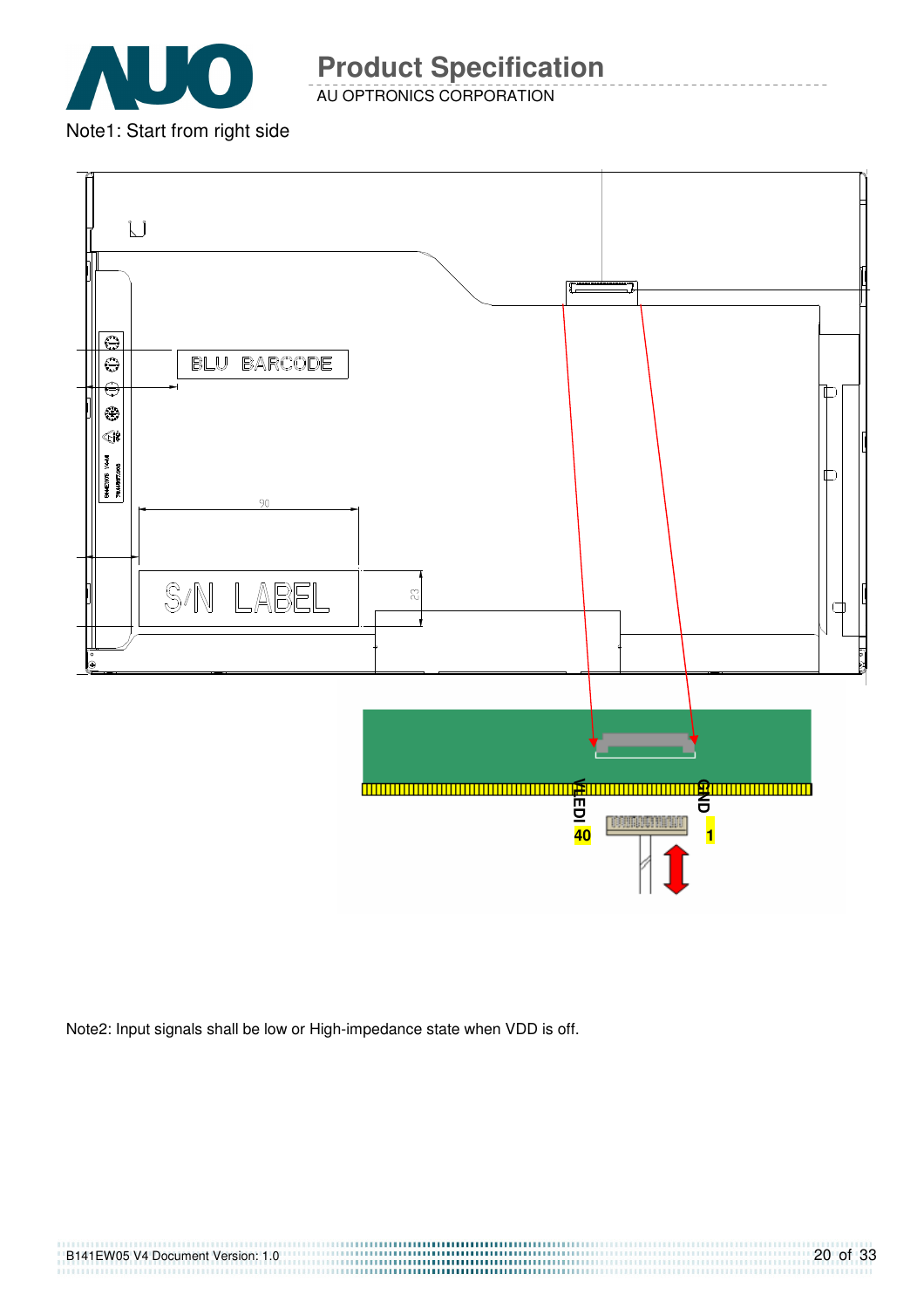

AU OPTRONICS CORPORATION **Product Specification** 

### **6.4 Interface Timing**

#### **6.4.1 Timing Characteristics**

Basically, interface timings should match the 1280x800 /60Hz manufacturing guide line timing.

| <b>Parameter</b>                  |                 | Symbol                     | Min. | Typ.  | Max. | Unit                          |
|-----------------------------------|-----------------|----------------------------|------|-------|------|-------------------------------|
| <b>Frame Rate</b>                 |                 | ۰                          | ٠    | 60.02 |      | Hz                            |
| <b>Clock frequency</b>            |                 | $1/T_{\text{Clock}}$       | ۰    | 68.8  | ۰    | <b>MHz</b>                    |
|                                   | <b>Period</b>   | $\mathsf{T}_\mathsf{V}$    | 808  | 820   | 1023 |                               |
| <b>Vertical</b><br><b>Section</b> | <b>Active</b>   | T <sub>VD</sub>            | 800  | 800   | 800  | $T_{Line}$                    |
|                                   | <b>Blanking</b> | $T_{VB}$                   | 8    | 20    | 223  |                               |
|                                   | <b>Period</b>   | $\mathbf{T}_{\mathsf{H}}$  | 1310 | 1398  | 2047 |                               |
| <b>Horizontal</b>                 | <b>Active</b>   | $\mathsf{T}_{\mathsf{HD}}$ | 1280 | 1280  | 1280 | $\mathbf{T}_{\textsf{Clock}}$ |
| <b>Section</b>                    | <b>Blanking</b> | $\mathsf{T}_{\mathsf{HB}}$ | 30   | 118   | 767  |                               |

Note :

1. DE mode only

2. The designed minimum value of "frame rate" is 50Hz. When "frame rate" is set to be 40 Hz, the flicer syndrome my occour.

#### **6.4.2 Timing diagram**

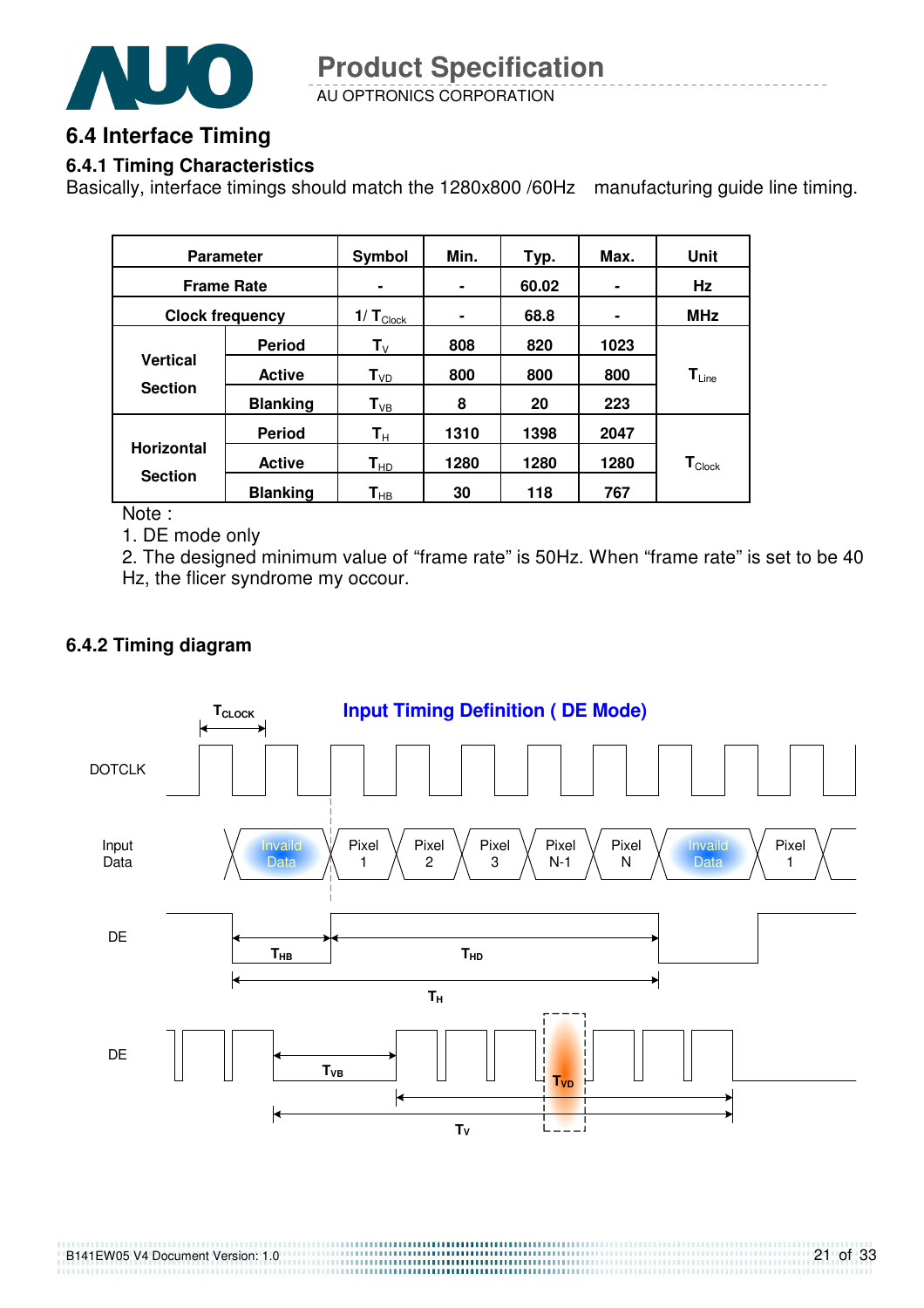

#### **6.5 Power ON/OFF Sequence**

1. VDD power on/off sequence is as follows. Interface signals are also shown in the chart. Signals from any system shall be Hi-Z state or low level when VDD is off

2.LED on/off sequence is as follows. Interface signals are also shown in the chart.



| < Power sequence > | <b>Min</b>       | <b>Max</b> | Unit |
|--------------------|------------------|------------|------|
| T1                 | 0.5              | 10         | ms   |
| T <sub>2</sub>     | $\boldsymbol{0}$ | 50         | ms   |
| T <sub>3</sub>     | 200              |            | ms   |
| T4                 | $\overline{0}$   | ۰          | ms   |
| T <sub>5</sub>     | $\mathbf 0$      | -          | ms   |
| T <sub>6</sub>     | $\boldsymbol{0}$ | 10         | ms   |
| T7                 | 150              |            | ms   |
| T <sub>8</sub>     | $\boldsymbol{0}$ |            | ms   |
| T <sub>9</sub>     | $\overline{0}$   |            | ms   |
| T <sub>10</sub>    | $\mathbf 0$      |            | ms   |
| T11                | $\boldsymbol{0}$ | ۰          | ms   |
| T <sub>12</sub>    | 0.5              |            |      |
| T13                | $\overline{0}$   | ۰          |      |

B141EW05 V4 Document Version: 1.0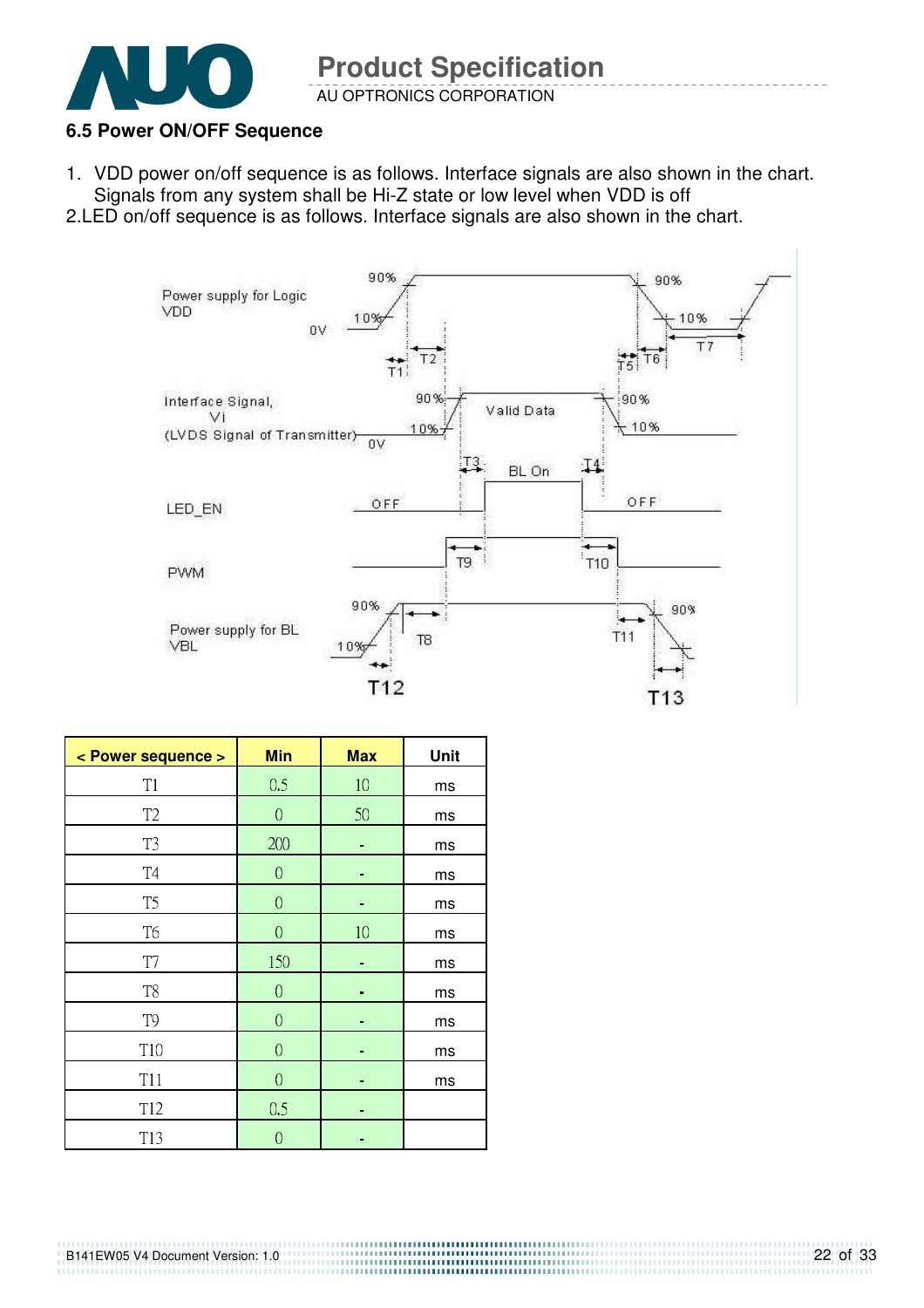

AU OPTRONICS CORPORATION **Product Specification** 

# **7. Vibration and Shock Test**

### **7.1 Vibration Test**

**Test Spec:** 

- **•** Test method: Non-Operation
- Acceleration: 1.5 G, Half sine pulse
- Frequency: 10 500Hz Sine wave
- Sweep: 30 Minutes each Axis (X, Y, Z)

### **7.2 Shock Test Spec:**

**Test Spec:** 

- **•** Test method: Non-Operation
- Acceleration: 220 G, Half sine pulse
- Active time: 2 ms
- Pulse: X, Y, Z .one time for each side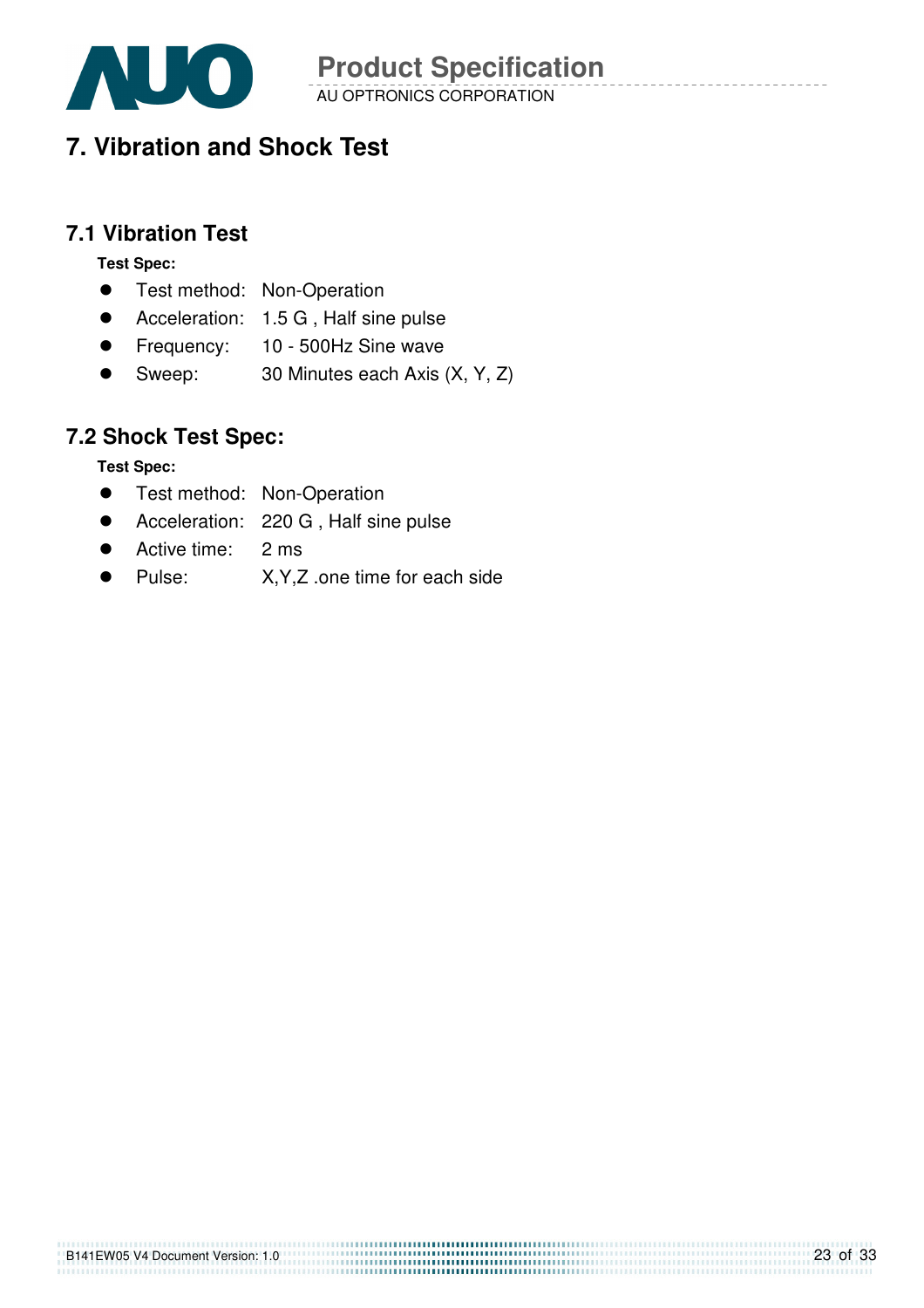

AU OPTRONICS CORPORATION **Product Specification** 

## **7.3 Reliability Test**

| <b>Items</b>                                | <b>Required Condition</b>                        | <b>Note</b> |
|---------------------------------------------|--------------------------------------------------|-------------|
| <b>Temperature</b><br><b>Humidity Bias</b>  | Ta= 40℃, 90%RH, 300h                             |             |
| <b>High Temperature</b><br><b>Operation</b> | Ta= $50^{\circ}$ C, Dry, 300h                    |             |
| <b>Low Temperature</b><br><b>Operation</b>  | Ta= 0℃, 300h                                     |             |
| <b>High Temperature</b><br><b>Storage</b>   | Ta= 60℃, 300h                                    |             |
| <b>Low Temperature</b><br><b>Storage</b>    | Ta= -20 $\degree$ C, 300h                        |             |
| <b>Thermal Shock</b><br>Test                | Ta=-20°C to 60°C, Duration at 30 min, 100 cycles |             |
| <b>ESD</b>                                  | <b>Contact : ±8 KV</b>                           | Note 1      |
|                                             | Air: ±15 KV                                      |             |

**Note1:** According to EN 61000-4-2 , ESD class B: Some performance degradation allowed. No data lost

. Self-recoverable. No hardware failures.

**Remark:** MTBF (Excluding the LED): 30,000 hours with a confidence level 90%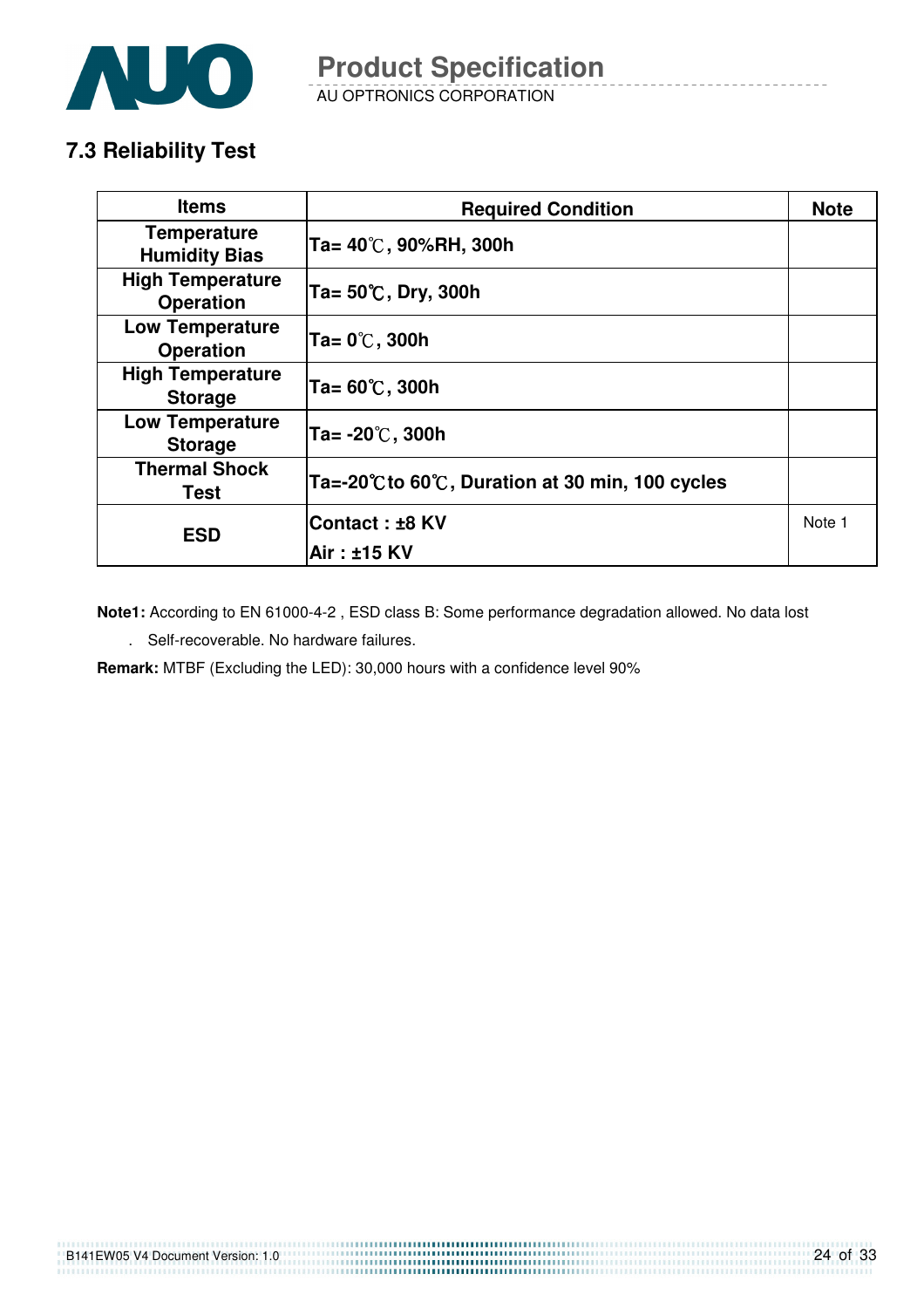

## **8. Mechanical Characteristics**

### **8.1 LCM Outline Dimension**

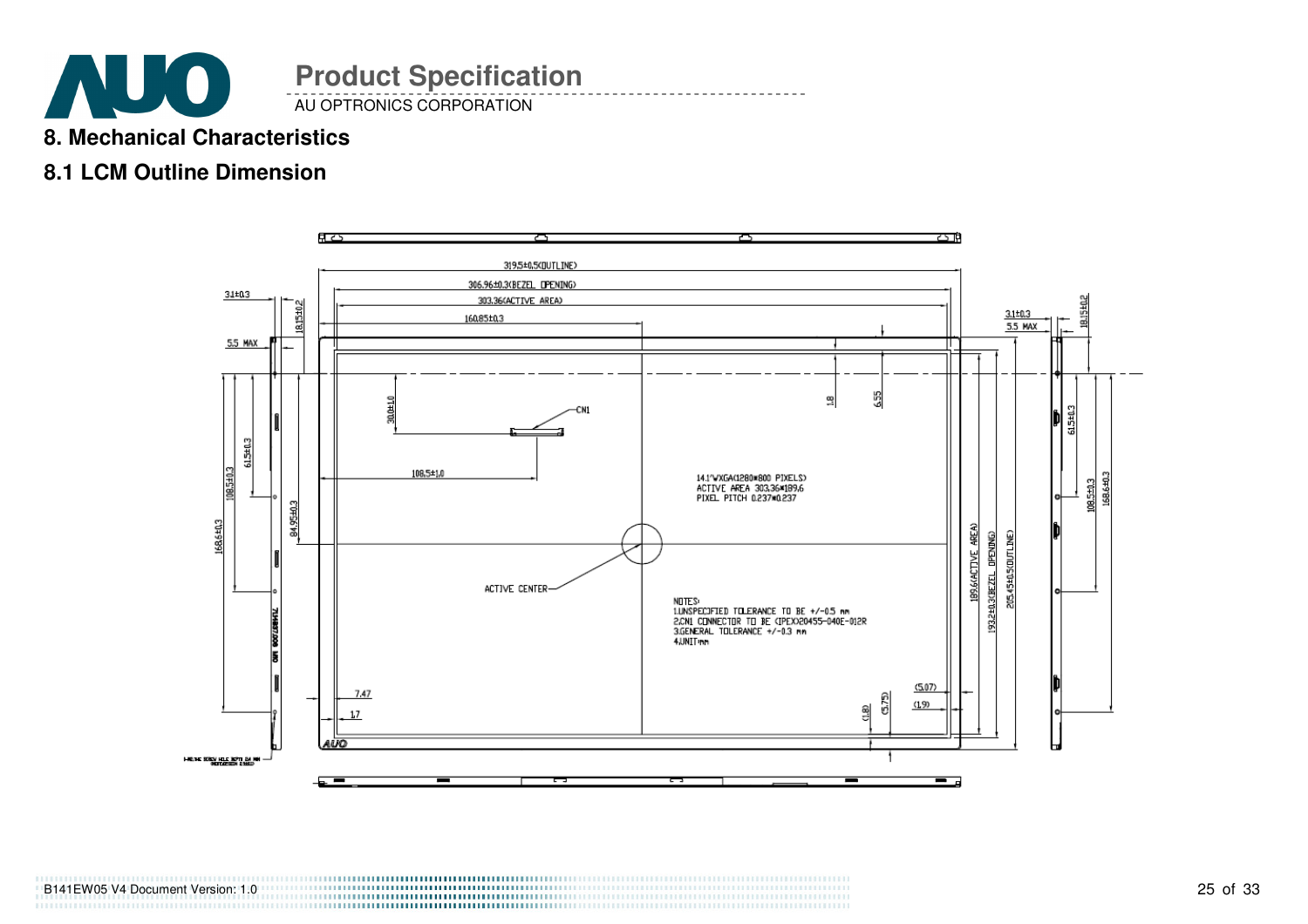

AU OPTRONICS CORPORATION



B141EW05 V4 Document Version: 1.0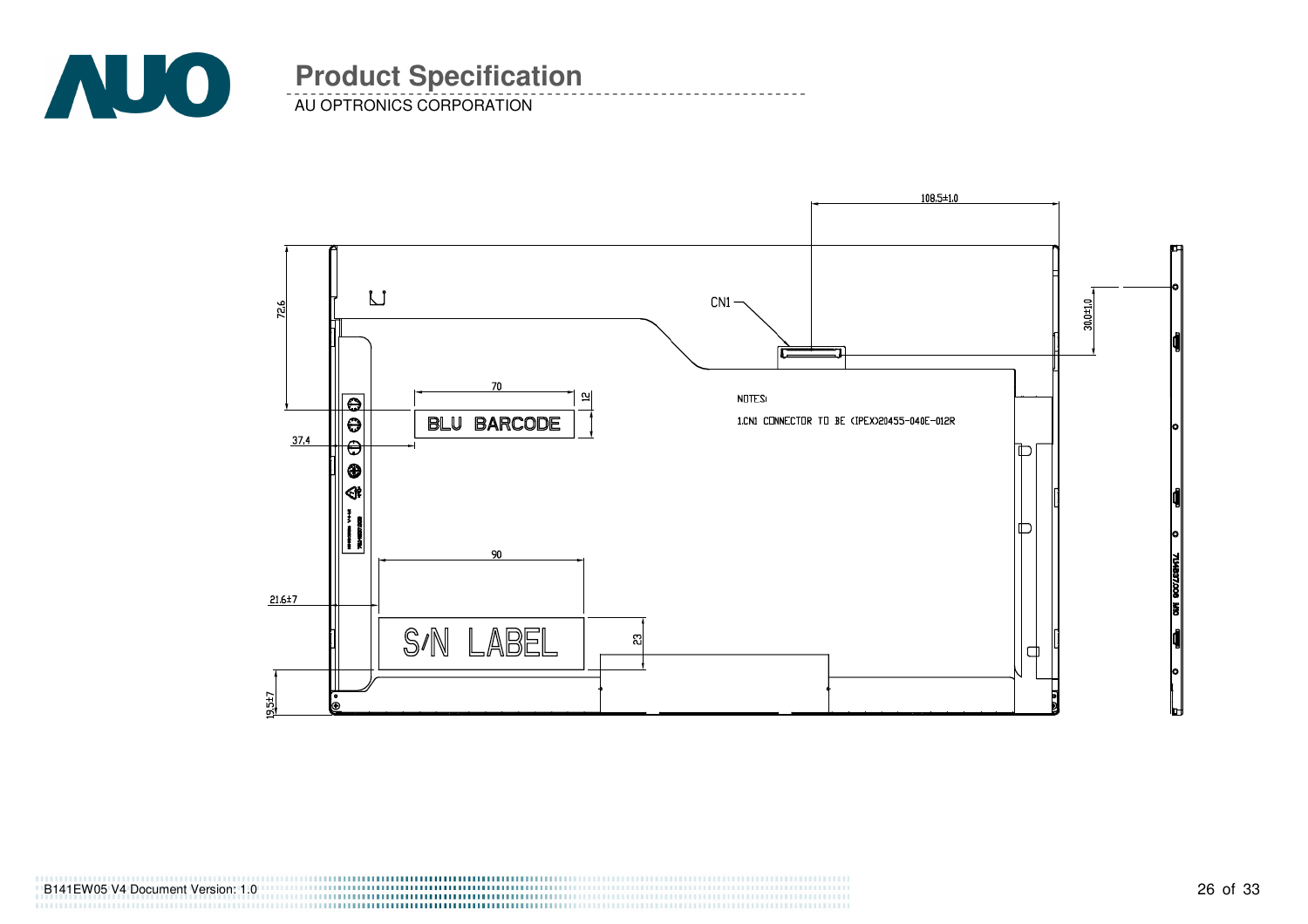

AU OPTRONICS CORPORATION

## **8.2 Screw Hole Depth and Center Position**

Screw hole minimum depth, from side surface  $= 2.4$  mm (See drawing)

Screw hole center location, from front surface =  $3.1 \pm 0.2$ mm (See drawing) Screw Torque: Maximum 2.5 kgf-cm

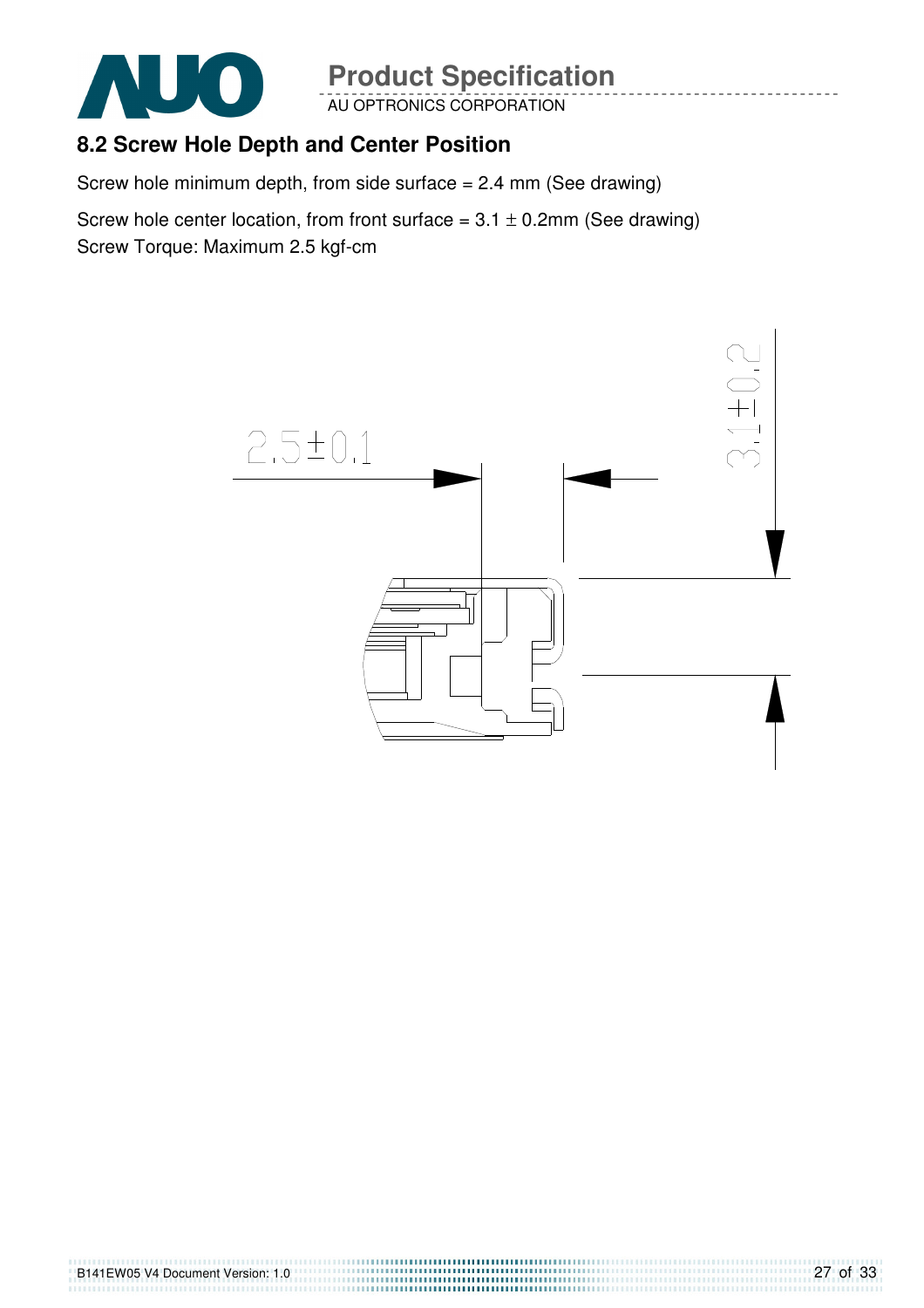

**9. Shipping and Package**

# **9.1 Shipping Label Format**

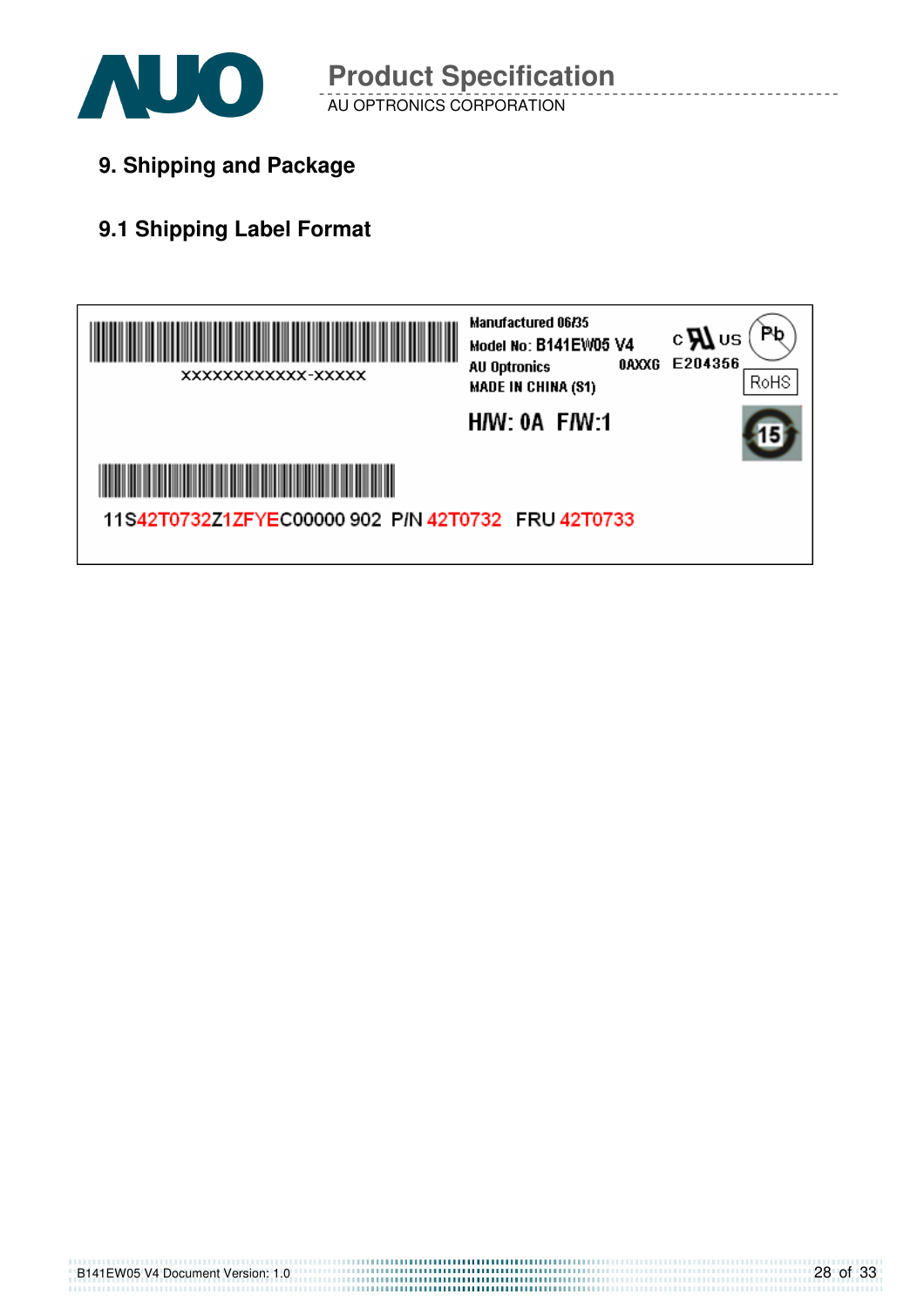

AU OPTRONICS CORPORATION **Product Specification** 

### **9.2 Carton package**

B141EW05 V4 Document Version: 1.0

The outside dimension of carton is 455 (L)mm x 380 (W)mm x 355 (H)mm



**9.3 Shipping package of palletizing sequence** 

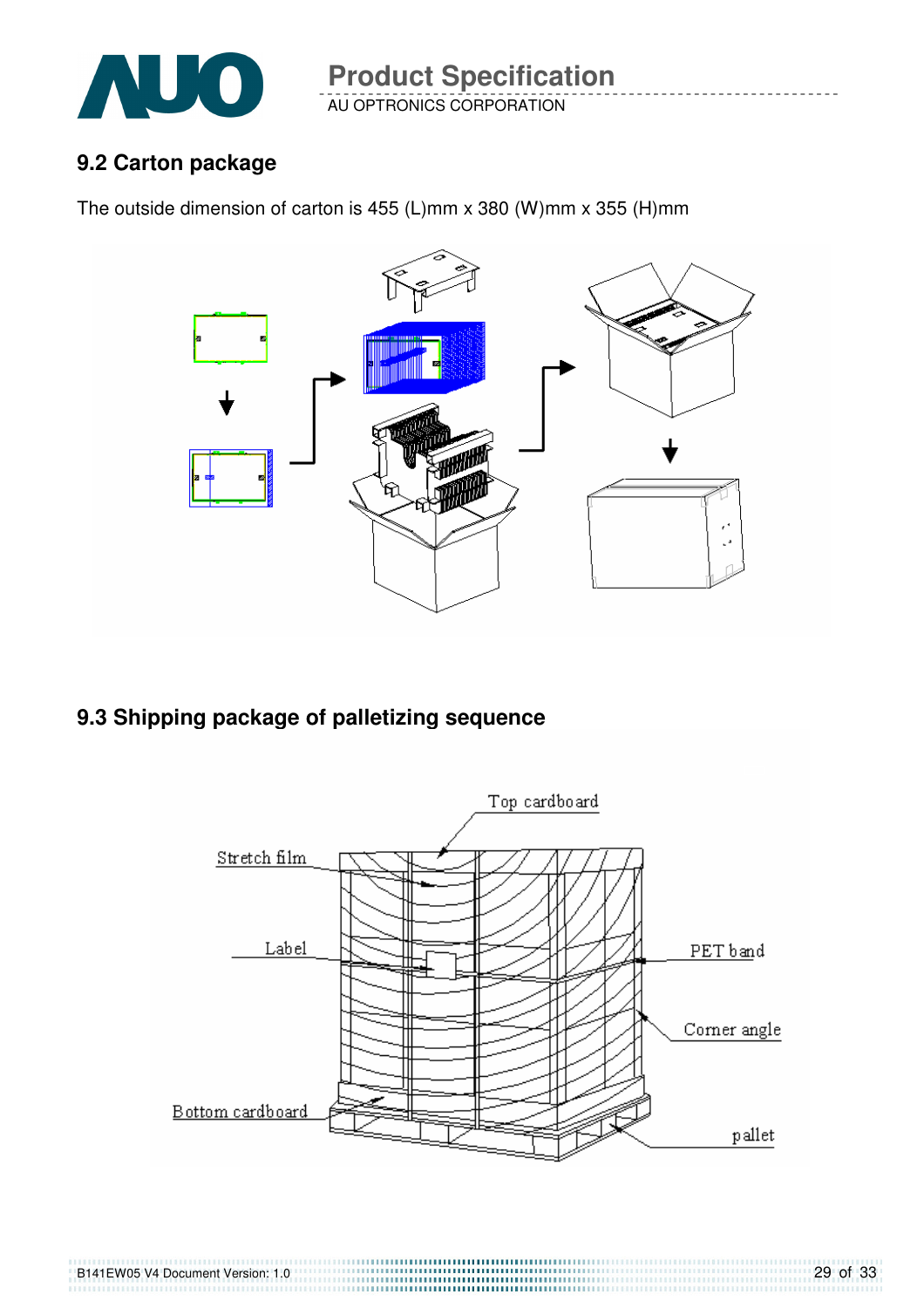

AU OPTRONICS CORPORATION

# **10. Appendix: EDID description**

| Byte# | <b>Field Name and Comments</b>          | Value     | Value        | Value    | Remarks                                                                                                  |
|-------|-----------------------------------------|-----------|--------------|----------|----------------------------------------------------------------------------------------------------------|
| (HEX) |                                         | (Hex)     | (Decimal)    | (Binary) |                                                                                                          |
| 00    | Header                                  | 00        | 0            | 00000000 |                                                                                                          |
| 01    | Header                                  | FF        | 255          | 11111111 |                                                                                                          |
| 02    | Header                                  | FF        | 255          | 11111111 |                                                                                                          |
| 03    | Header                                  | FF        | 255          | 11111111 |                                                                                                          |
| 04    | Header                                  | FF        | 255          | 11111111 |                                                                                                          |
| 05    | Header                                  | FF        | 255          | 11111111 |                                                                                                          |
| 06    | Header                                  | FF        | 255          | 11111111 |                                                                                                          |
| 07    | Header                                  | 00        | $\pmb{0}$    | 00000000 |                                                                                                          |
| 08    | <b>ID Manufacturer Name</b>             | 30        | 48           | 00110000 | LEN                                                                                                      |
| 09    |                                         | <b>AE</b> | 174          | 10101110 |                                                                                                          |
| 0A    | <b>ID Product Code</b>                  | 35        | 53           | 00110101 | 14" 16:10 WXGA                                                                                           |
| 0B    |                                         | 40        | 64           | 01000000 | 1280x800 LED B/L                                                                                         |
| 0C    |                                         | 00        | 0            | 00000000 |                                                                                                          |
| 0D    | ID Serial Number (32-bit serial number) | 00        | 0            | 00000000 | #0                                                                                                       |
| 0E    |                                         | 00        | 0            | 00000000 |                                                                                                          |
| 0F    |                                         | 00        | 0            | 00000000 |                                                                                                          |
| 10    | Week of Manufacture                     | 01        | 1            | 00000001 | 1 weeks                                                                                                  |
| 11    | Year of Manufacture                     | 13        | 19           | 00010011 | 2009 years                                                                                               |
| 12    | <b>EDID Structure version</b>           | 01        | 1            | 00000001 | Ver. 1.3                                                                                                 |
| 13    | <b>EDID Revision</b>                    | 03        | $\mathbf{3}$ | 00000011 |                                                                                                          |
| 14    | Video Input Definition                  | 80        | 128          | 10000000 | Digital                                                                                                  |
| 15    | Max H Image Size(cm)                    | 1E        | 30           | 00011110 | 30cm                                                                                                     |
| 16    | Max V Image Size(cm)                    | 13        | 19           | 00010011 | 19cm                                                                                                     |
| 17    | Display gamma (gamma x 100)-100         | 78        | 120          | 01111000 | 2.20                                                                                                     |
| 18    | Feature support(DPMS)                   | EA        | 234          | 11101010 | Standby, Suspend,<br>Active Off/Very Low<br>Power, RGB color<br>display, Preferred<br><b>Timing Mode</b> |
| 19    | Red/Green Low Bits                      | 26        | 38           | 00100110 |                                                                                                          |
| 1A    | <b>Blue/White Low Bits</b>              | 75        | 117          | 01110101 |                                                                                                          |
| 1B    | Red x                                   | 96        | 150          | 10010110 | 0.586                                                                                                    |
| 1C    | Red y                                   | 58        | 88           | 01011000 | 0.346                                                                                                    |
| 1D    | Green x                                 | 57        | 87           | 01010111 | 0.341                                                                                                    |
| 1E    | Green y                                 | 93        | 147          | 10010011 | 0.575                                                                                                    |
| 1F    | Blue x                                  | 28        | 40           | 00101000 | 0.157                                                                                                    |
| 20    | Blue y                                  | 1E        | 30           | 00011110 | 0.120                                                                                                    |
| 21    | White x                                 |           |              | 01010000 | 0.313                                                                                                    |

30 of 33 B141EW05 V4 Document Version: 1.0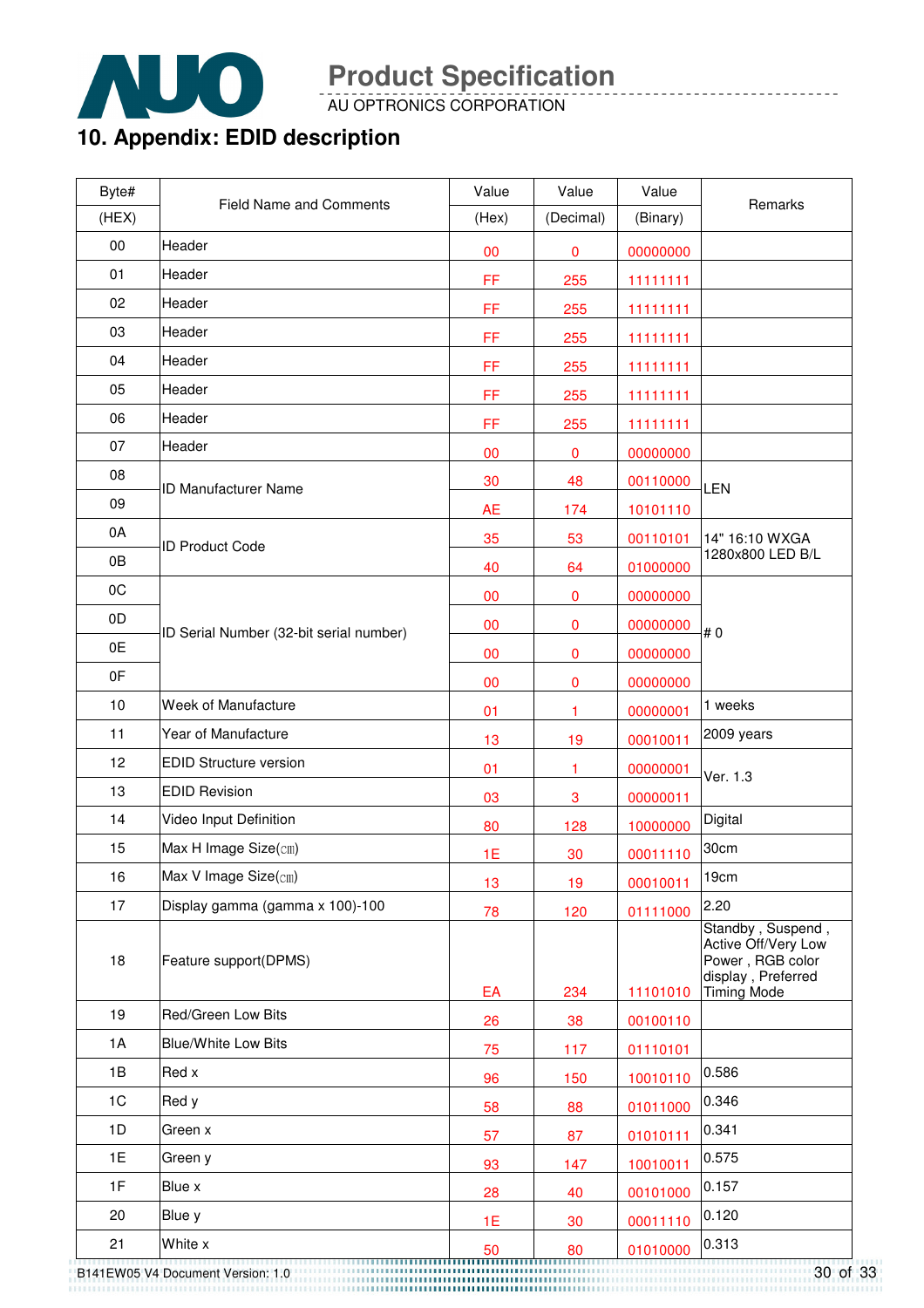

AU OPTRONICS CORPORATION

| 22 | White y                                              | 54             | 84      | 01010100             | 0.329                                                                          |
|----|------------------------------------------------------|----------------|---------|----------------------|--------------------------------------------------------------------------------|
| 23 | <b>Established Timing 1</b>                          | 00             | 0       | 00000000             |                                                                                |
| 24 | <b>Established Timing 2</b>                          | 00             | 0       | 00000000             |                                                                                |
| 25 | Manufacturer's Timings                               | 00             | 0       | 00000000             |                                                                                |
| 26 |                                                      | 01             | 1       | 00000001             |                                                                                |
| 27 | Standard Timing Identification #1                    | 01             | 1       | 00000001             |                                                                                |
| 28 |                                                      | 01             | 1       | 00000001             |                                                                                |
| 29 | Standard Timing Identification #2                    | 01             | 1       | 00000001             |                                                                                |
| 2A |                                                      | 01             | 1       | 00000001             |                                                                                |
| 2B | Standard Timing Identification #3                    | 01             | 1       | 00000001             |                                                                                |
| 2C |                                                      | 01             | 1       | 00000001             |                                                                                |
| 2D | Standard Timing Identification #4                    | 01             | 1       | 00000001             |                                                                                |
| 2E |                                                      | 01             | 1       | 00000001             |                                                                                |
| 2F | Standard Timing Identification #5                    | 01             | 1       | 00000001             |                                                                                |
| 30 |                                                      | 01             | 1       | 00000001             |                                                                                |
| 31 | Standard Timing Identification #6                    | 01             | 1       | 00000001             |                                                                                |
| 32 |                                                      | 01             | 1       | 00000001             |                                                                                |
| 33 | Standard Timing Identification #7                    | 01             | 1       | 00000001             |                                                                                |
| 34 |                                                      | 01             | 1       | 00000001             |                                                                                |
| 35 | Standard Timing Identification #8                    | 01             | 1       | 00000001             |                                                                                |
| 36 | Pixel Clock/10,000 (LSB)                             | E <sub>0</sub> | 224     | 11100000             | 68.8MHz (Refresh rate                                                          |
| 37 | Pixel Clock/10,000 (MSB) /                           | 1A             | 26      | 00011010             | 60.016 Hz)                                                                     |
| 38 | <b>Horizontal Active</b>                             | 00             | 0       | 00000000             | 1280 pixels                                                                    |
| 39 | Horizontal Blanking                                  | 76             | 118     | 01110110             | 118 pixels                                                                     |
| 3A | Horizontal Active: Horizontal Blanking               | 50             | 80      | 01010000             |                                                                                |
| 3B | <b>Vertical Active</b>                               | 20             | 32      | 00100000             | 800 lines                                                                      |
| 3C | <b>Vertical Blanking</b>                             | 14             | 20      | 00010100             | 20 lines                                                                       |
| 3D | Vertical Active : Vertical Blanking                  | 30             | 48      | 00110000             |                                                                                |
| 3E | Horizontal Sync. Offset                              | 2D             | 45      | 00101101             | 45 pixels                                                                      |
| 3F | Horizontal Sync Pulse Width                          | 20             | 32      | 00100000             | 32 pixels                                                                      |
| 40 | Vertical Sync Offset : Sync Width                    | 36             | 54      | 00110110             | 3 lines / 6 lines                                                              |
| 41 | Horizontal Vertical Sync Offset/Width upper<br>2bits |                | 0       |                      |                                                                                |
| 42 | Horizontal Image Size                                | 00             |         | 00000000             | 303 mm                                                                         |
| 43 | Vertical Image Size                                  | 2F             | 47      | 00101111             | 189 mm                                                                         |
| 44 | Horizontal & Vertical Image Size                     | <b>BD</b>      | 189     | 10111101             |                                                                                |
| 45 | <b>Horizontal Border</b>                             | 10             | 16      | 00010000             | 0 pixels                                                                       |
| 46 | <b>Vertical Border</b>                               | 00             | 0       | 00000000             | 0 lines                                                                        |
| 47 | Flags                                                | 00<br>18       | 0<br>24 | 00000000<br>00011000 | Non-interlaced,<br>Normal display, no<br>stereo, Digital<br>separate, Vertical |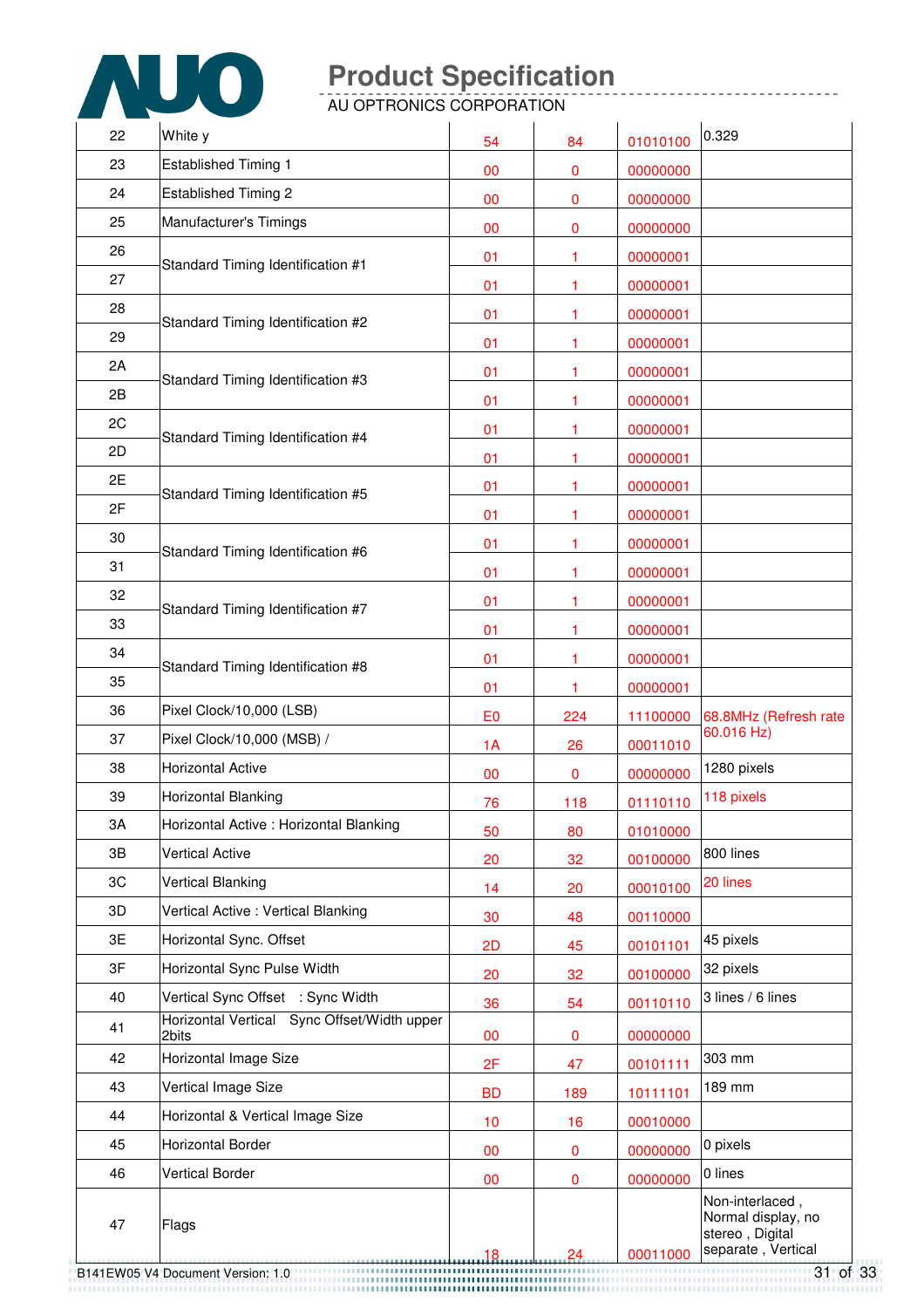

AU OPTRONICS CORPORATION

|    |                                                            |           |     |          | Polarity Negative,<br><b>Horizontal Polarity</b><br>Negative                                                                                   |
|----|------------------------------------------------------------|-----------|-----|----------|------------------------------------------------------------------------------------------------------------------------------------------------|
| 48 | Pixel Clock/10,000 (LSB) (Slow Refresh rate)               | 64        | 100 | 01100100 | 57.62MHz (Refresh                                                                                                                              |
| 49 | Pixel Clock/10,000 (MSB) / (Slow Refresh<br>rate)          | 16        | 22  | 00010110 | rate 50 Hz)                                                                                                                                    |
| 4A | <b>Horizontal Active</b>                                   | 00        | 0   | 00000000 | 1280 pixels                                                                                                                                    |
| 4B | Horizontal Blanking                                        | 76        | 118 | 01110110 | 118 pixels                                                                                                                                     |
| 4C | Horizontal Active: Horizontal Blanking                     | 50        | 80  | 01010000 |                                                                                                                                                |
| 4D | <b>Vertical Active</b>                                     | 20        | 32  | 00100000 | 800 lines                                                                                                                                      |
| 4E | <b>Vertical Blanking</b>                                   | 14        | 20  | 00010100 | 20 lines                                                                                                                                       |
| 4F | Vertical Active: Vertical Blanking                         | 30        | 48  | 00110000 |                                                                                                                                                |
| 50 | Horizontal Sync. Offset                                    | 2D        | 45  | 00101101 | 45 pixels                                                                                                                                      |
| 51 | Horizontal Sync Pulse Width                                | 20        | 32  | 00100000 | 32 pixels                                                                                                                                      |
| 52 | Vertical Sync Offset : Sync Width                          | 36        | 54  | 00110110 | 3 lines / 6 lines                                                                                                                              |
| 53 | Horizontal Vertical Sync Offset/Width upper<br>$2bits = 0$ | 00        | 0   | 00000000 |                                                                                                                                                |
| 54 | Horizontal Image Size                                      | 2F        | 47  | 00101111 | 303 mm                                                                                                                                         |
| 55 | Vertical Image Size                                        | <b>BD</b> | 189 | 10111101 | 189 mm                                                                                                                                         |
| 56 | Horizontal & Vertical Image Size                           | 10        | 16  | 00010000 |                                                                                                                                                |
| 57 | <b>Horizontal Border</b>                                   | 00        | 0   | 00000000 | 0 pixels                                                                                                                                       |
| 58 | <b>Vertical Border</b>                                     | 00        | 0   | 00000000 | 0 lines                                                                                                                                        |
| 59 | Flags                                                      | 18        | 24  | 00011000 | Non-interlaced,<br>Normal display, no<br>stereo, Digital<br>separate, Vertical<br>Polarity Negative,<br><b>Horizontal Polarity</b><br>Negative |
| 5A | Flag                                                       | 00        | 0   | 00000000 |                                                                                                                                                |
| 5B | Flag                                                       | 00        | 0   | 00000000 |                                                                                                                                                |
| 5C | Flag                                                       | 00        | 0   | 00000000 |                                                                                                                                                |
| 5D | Data Type Tag                                              | 0F        | 15  | 00001111 | Description defined by<br>manufacture                                                                                                          |
| 5E | Flag                                                       | $00\,$    | 0   | 00000000 |                                                                                                                                                |
| 5F | (Horizontal active pixel /8)-31                            | 81        | 129 | 10000001 | 1280 pixel                                                                                                                                     |
| 60 | Image Aspect Ratio                                         | 0A        | 10  | 00001010 | 16:10                                                                                                                                          |
| 61 | Middle Refresh Rate                                        | 32        | 50  | 00110010 | 50 Hz                                                                                                                                          |
| 62 | (Horizontal active pixel /8)-31                            | 81        | 129 | 10000001 | 1280 pixel                                                                                                                                     |
| 63 | Image Aspect Ratio                                         | 0A        | 10  | 00001010 | 16:10                                                                                                                                          |
| 64 | Low Refresh Rate                                           | 28        | 40  | 00101000 | 40 Hz                                                                                                                                          |
| 65 | Brightness(1/10nit)                                        | 16        | 22  | 00010110 | 220 nit                                                                                                                                        |
| 66 | Feature flag                                               | 09        | 9   | 00001001 | TN, White LED<br>backlight,                                                                                                                    |
| 67 | Reserved                                                   | 00        | 0   | 00000000 |                                                                                                                                                |

B141EW05 V4 Document Version: 1.0